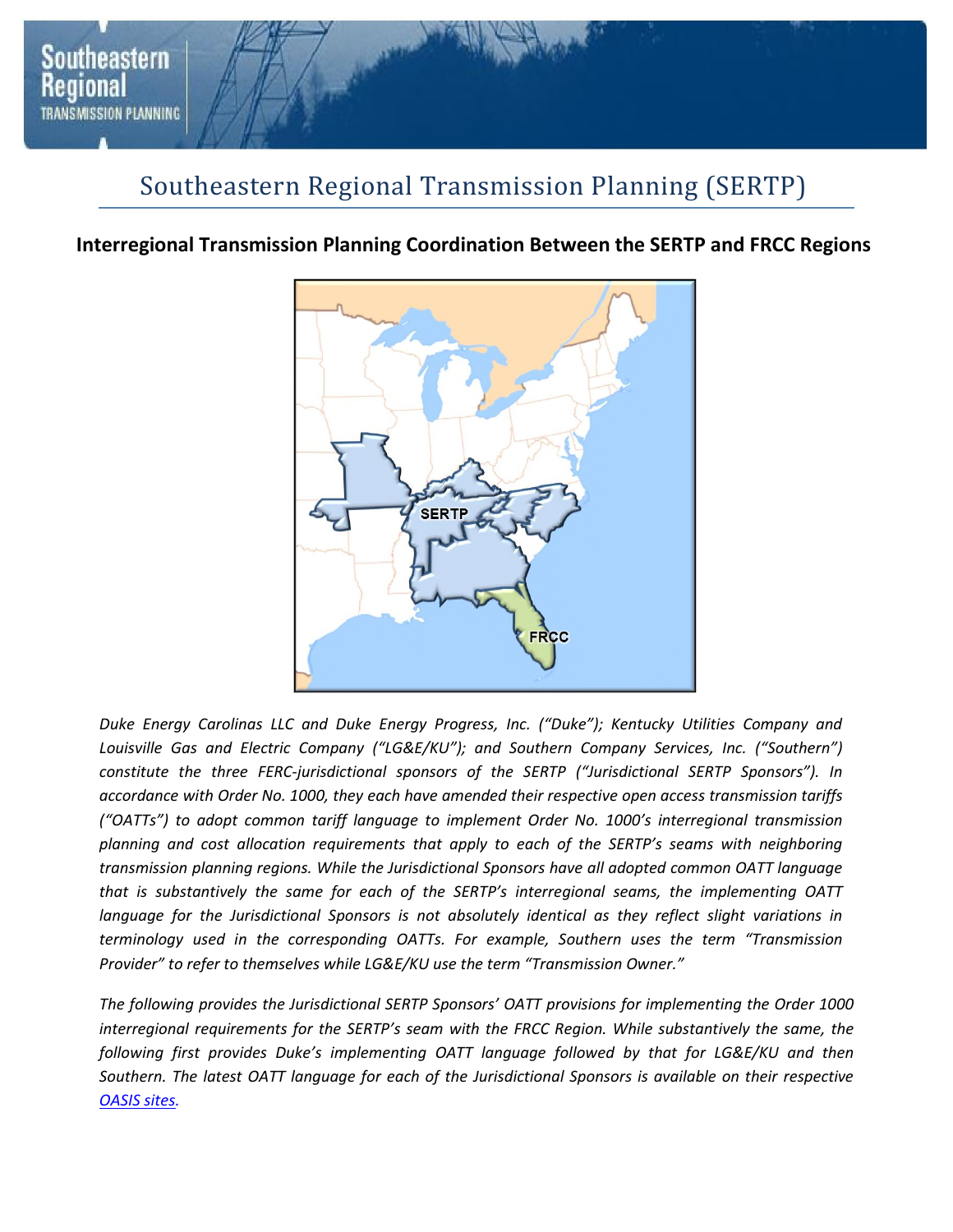Duke Energy Carolinas LLC and Duke Energy Progress, Inc.

Attachment N-1-FRCC

Interregional Transmission Coordination Between the SERTP and FRCC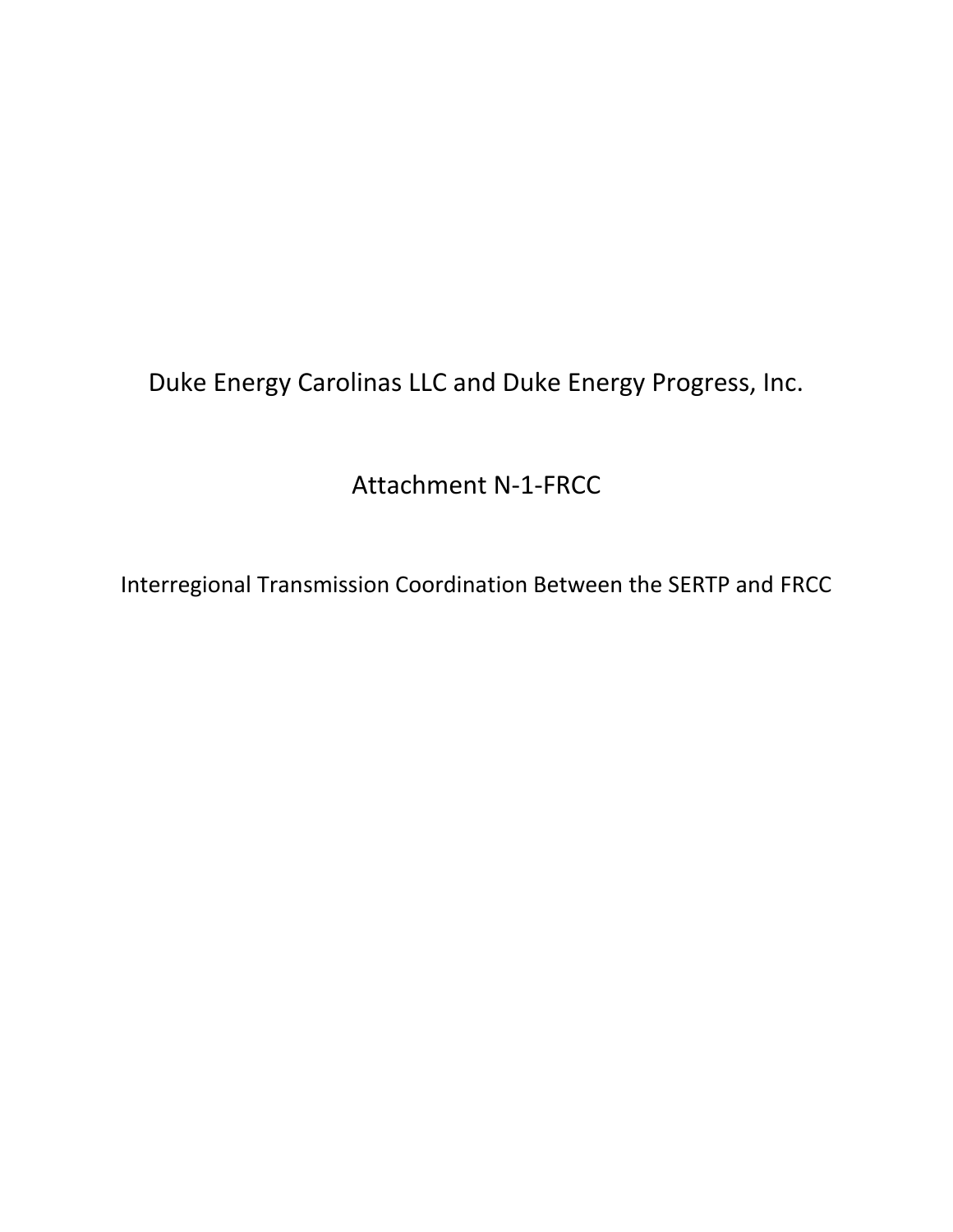#### **ATTACHMENT N-1 - FRCC**

## **Interregional Transmission Coordination Between the SERTP and FRCC Regions**

The Duke Transmission Provider, through its regional transmission planning process, coordinates with the Florida Reliability Coordinating Council region ("FRCC") to address transmission planning coordination issues related to interregional transmission facilities. The interregional transmission coordination procedures include a detailed description of the process for coordination between the public utility transmission providers in the SERTP and FRCC (i) with respect to an interregional transmission facility that is proposed to be located in both transmission planning regions and (ii) to identify possible interregional transmission facilities that could address transmission needs more efficiently or cost-effectively than transmission facilities included in the respective regional transmission plans. The interregional transmission coordination procedures are hereby provided in this Attachment N-1 - FRCC with additional materials provided on the Regional Planning website.

The Duke Transmission Provider ensures that the following requirements are included in the interregional transmission coordination procedures:

- (1) A commitment to coordinate and share the results of the SERTP and FRCC regional transmission plans to identify possible interregional transmission projects that could address transmission needs more efficiently or cost-effectively than separate regional transmission facilities, as well as a procedure for doing so;
- (2) A formal procedure to identify and jointly evaluate transmission facilities that are proposed to be located in both transmission planning regions;
- (3) A duty to exchange, at least annually, planning data and information; and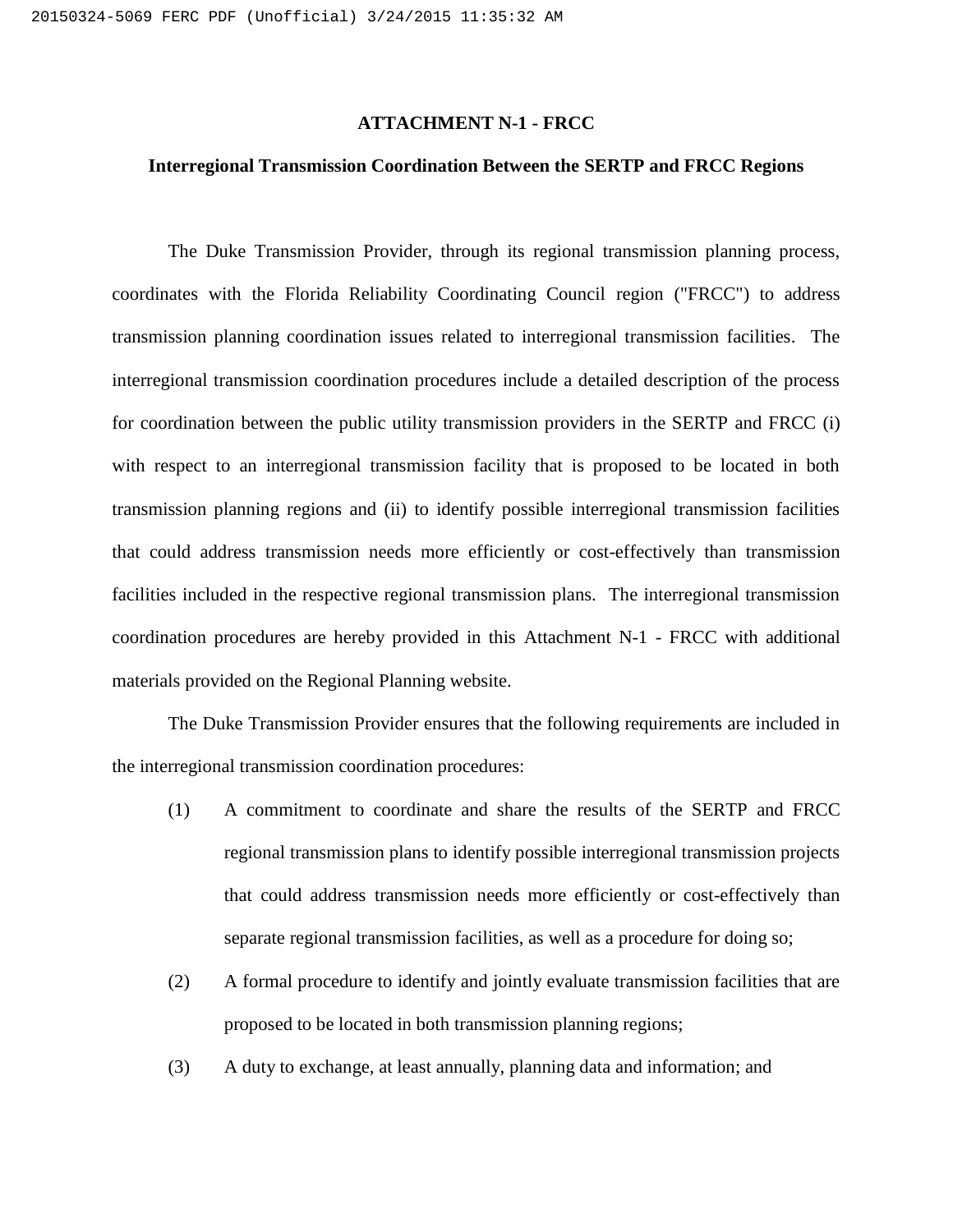(4) A commitment to maintain a website or e-mail list for the communication of information related to the coordinated planning process.

The Duke Transmission Provider has worked with transmission providers located in the FRCC to develop a mutually agreeable method for allocating between the two transmission planning regions the costs of new interregional transmission facilities that are located within both transmission planning regions. Such cost allocation method satisfies the six interregional cost allocation principles set forth in Order No. 1000 and is included in this Attachment N-1 - FRCC.

For purposes of this Attachment N-1 - FRCC, the SERTP regional transmission planning process is the process described in Attachment N-1 of this Tariff; the FRCC regional transmission planning process is the process described in the relevant Attachment Ks (or analog tariff sections) of the public utility transmission providers in the FRCC. References to the respective regional transmission planning processes in this Attachment N-1 - FRCC are intended to identify the activities described in those tariff provisions. Unless noted otherwise, Section references in this Attachment N-1 - FRCC refer to Sections within this Attachment N-1 - FRCC.

### **INTERREGIONAL TRANSMISSION PLANNING PRINCIPLES**

Representatives of the SERTP and the FRCC will meet no less than once per year to facilitate the interregional coordination procedures described below (as applicable). Representatives of the SERTP and the FRCC may meet more frequently during the evaluation of project(s) proposed for purposes of interregional cost allocation between the SERTP and the FRCC.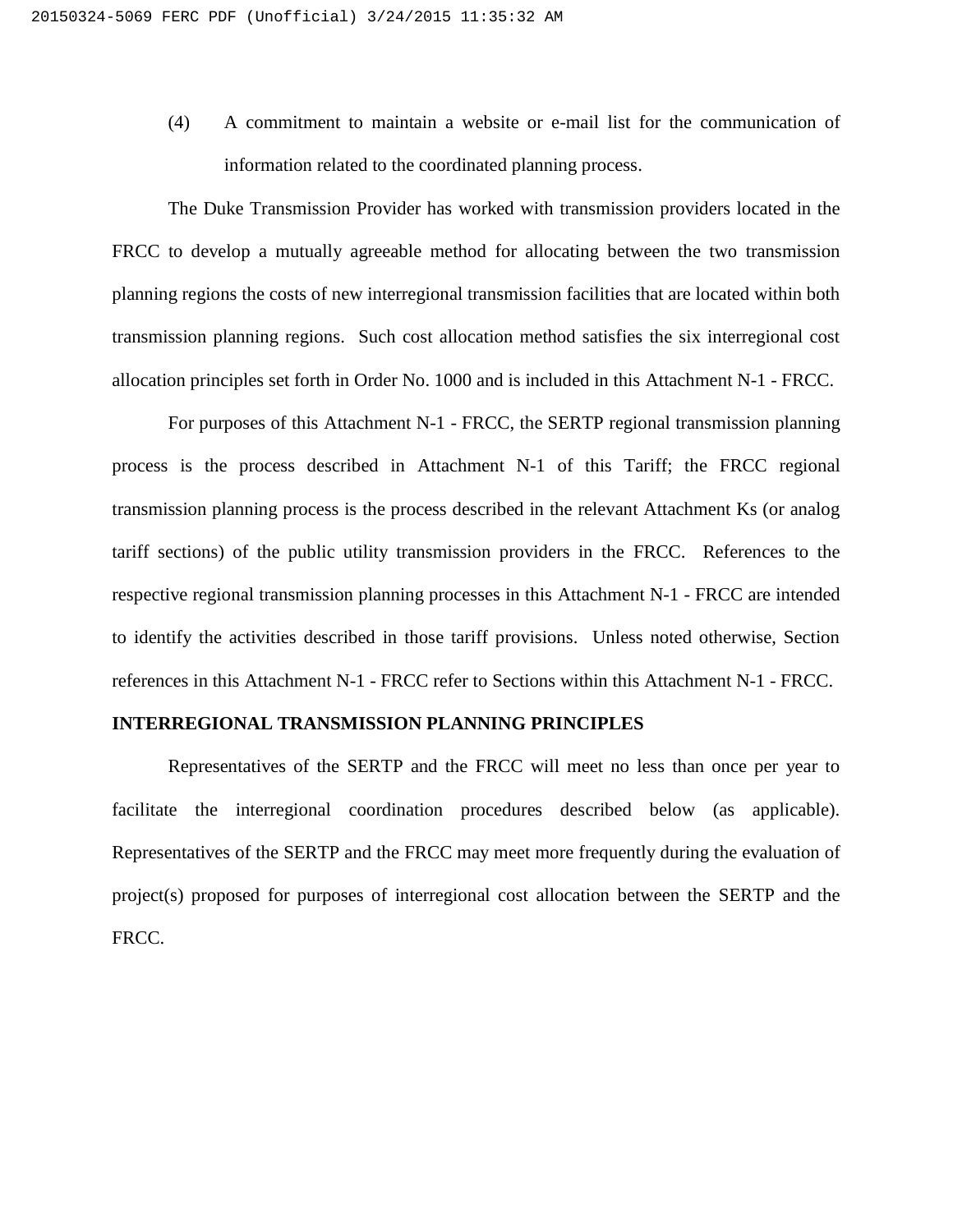## **1. Coordination**

- **1.1 Review of Respective Regional Plans:** Biennially, the Duke Transmission Provider and the FRCC shall review each other's current regional plan(s) and engage in the data exchange and joint evaluation described in Sections 2 and 3.
- **1.2 Review of Proposed Interregional Projects:** The Duke Transmission Provider and the FRCC will coordinate with regard to the evaluation of interregional transmission projects identified by the Duke Transmission Provider and the FRCC as well as interregional transmission projects proposed for Interregional Cost Allocation Purposes ("Interregional CAP"), pursuant to Sections 3 and 4, below. Initial coordination activities regarding new interregional proposals will typically begin during the third calendar quarter. The Duke Transmission Provider and the FRCC will typically exchange status updates for new interregional transmission project proposals or proposals currently under consideration every six (6) months, or as needed. These status updates will generally include, if applicable: (i) an update of the region's evaluation of the proposal; (ii) the latest calculation of Regional Benefits (as defined in Section 4.2); (iii) the anticipated timeline for future assessments; and (iv) reevaluations related to the proposal.
- **1.3 Coordination of Assumptions Used in Joint Evaluation:** The Duke Transmission Provider and the FRCC will coordinate assumptions used in joint evaluations, as necessary, which includes items such as:
	- o Expected timelines/milestones associated with the joint evaluation;
	- o Study assumptions; and
	- o Regional benefit calculations.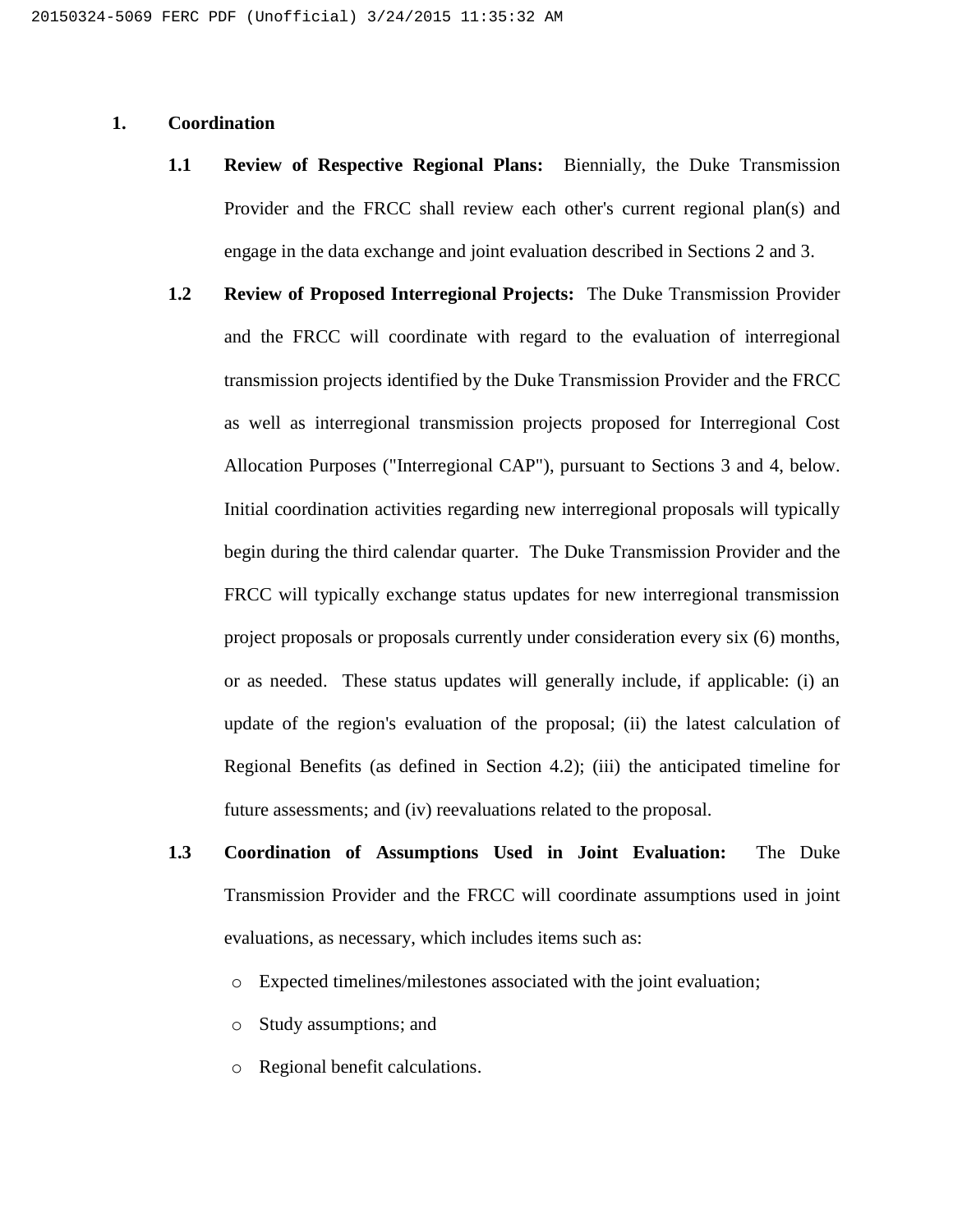## **2. Data Exchange**

- **2.1** At least annually, the Duke Transmission Provider and the FRCC shall exchange power-flow models and associated data used in the regional transmission planning processes to develop their respective then-current regional transmission plan(s). This exchange will typically occur by the beginning of each region's transmission planning cycle. Additional transmission-based models and data may be exchanged between the Duke Transmission Provider and the FRCC as necessary and if requested. For purposes of the interregional coordination activities outlined in this Attachment N-1 - FRCC, only data and models used in the development of the Duke Transmission Provider's and FRCC's then-current regional transmission plans and used in their respective regional transmission planning processes will be exchanged. This data will be posted on the pertinent regional transmission planning process' website, consistent with the posting requirements of the respective regional transmission planning processes, and is considered CEII. The Duke Transmission Provider shall notify the FRCC of such posting.
- **2.2** The SERTP regional transmission plans will be posted on the Regional Planning website pursuant to the Duke Transmission Provider's regional transmission planning process. The Duke Transmission Provider will also notify the FRCC of such posting so the FRCC may retrieve these transmission plans. The FRCC will exchange its then-current regional plan(s) in a similar manner according to its regional transmission planning process.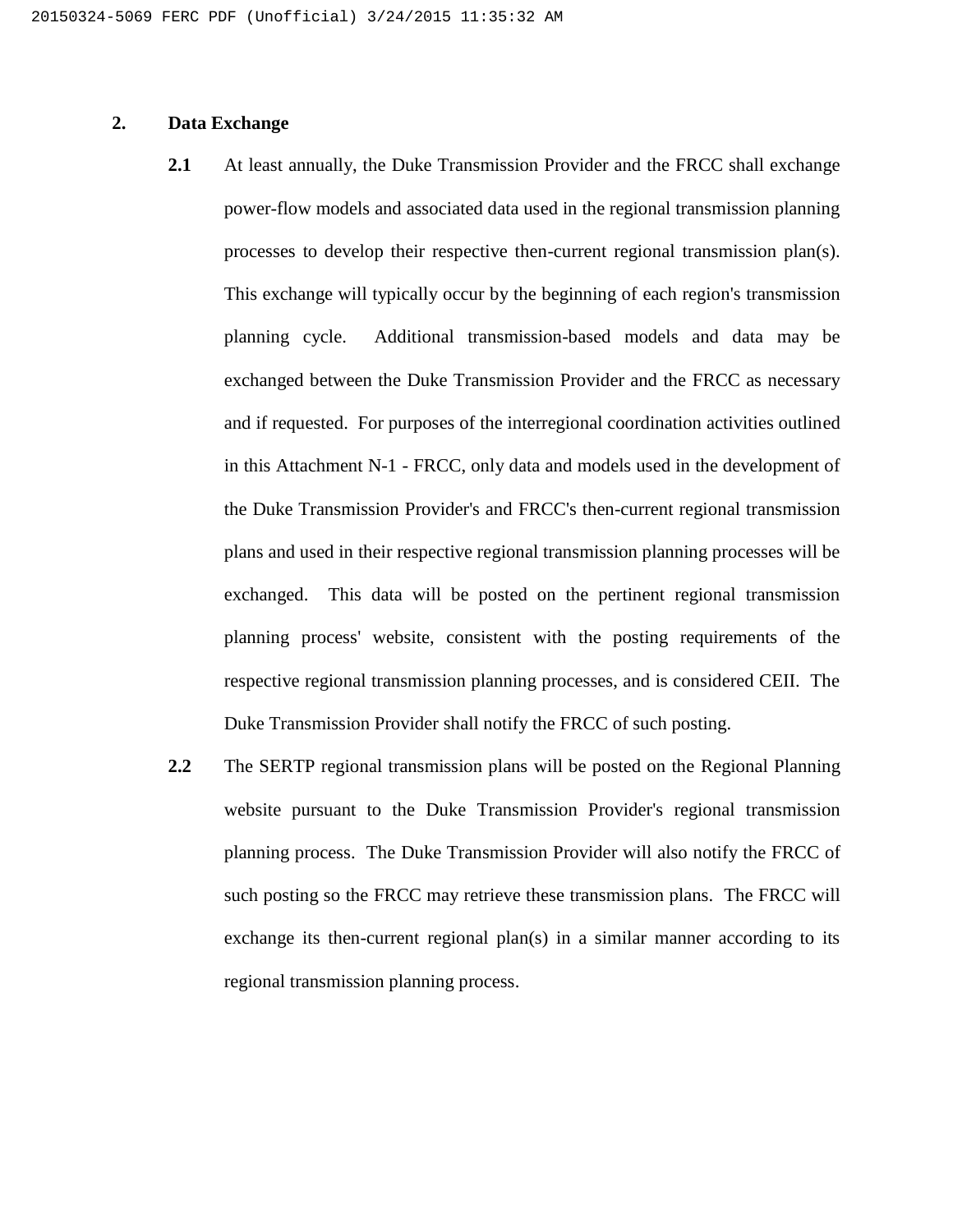## **3. Joint Evaluation**

- **3.1 Identification of Interregional Projects:** The Duke Transmission Provider and the FRCC shall exchange planning models and data and current regional transmission plans as described in Section 2. The Duke Transmission Provider and the FRCC will review one another's then-current regional plan(s) in accordance with the coordination procedures described in Section 1 and their respective regional transmission planning processes. If through this review, the Duke Transmission Provider or the FRCC identify a potential interregional project that could be more efficient or cost effective than projects included in the respective regional plans, the Duke Transmission Provider and the FRCC will jointly evaluate the potential project pursuant to Section 3.4.
- **3.2 Identification of Interregional Projects by Stakeholders:** Stakeholders may also propose projects that may be more efficient or cost-effective than projects included in the SERTP's and the FRCC's regional transmission plans pursuant to the procedures in each region's regional transmission planning processes. The Duke Transmission Provider and the FRCC will evaluate interregional projects proposed by stakeholders pursuant to Section 3.4.
- **3.3 Identification of Interregional Projects by Developers**: Interregional transmission projects proposed for potential Interregional CAP must be submitted in both the SERTP and FRCC regional transmission planning processes. The project submittal must satisfy the requirements of Section 4.1. The submittal must identify the potential transmission project as interregional in scope and identify the SERTP and FRCC as regions in which the project is proposed to interconnect.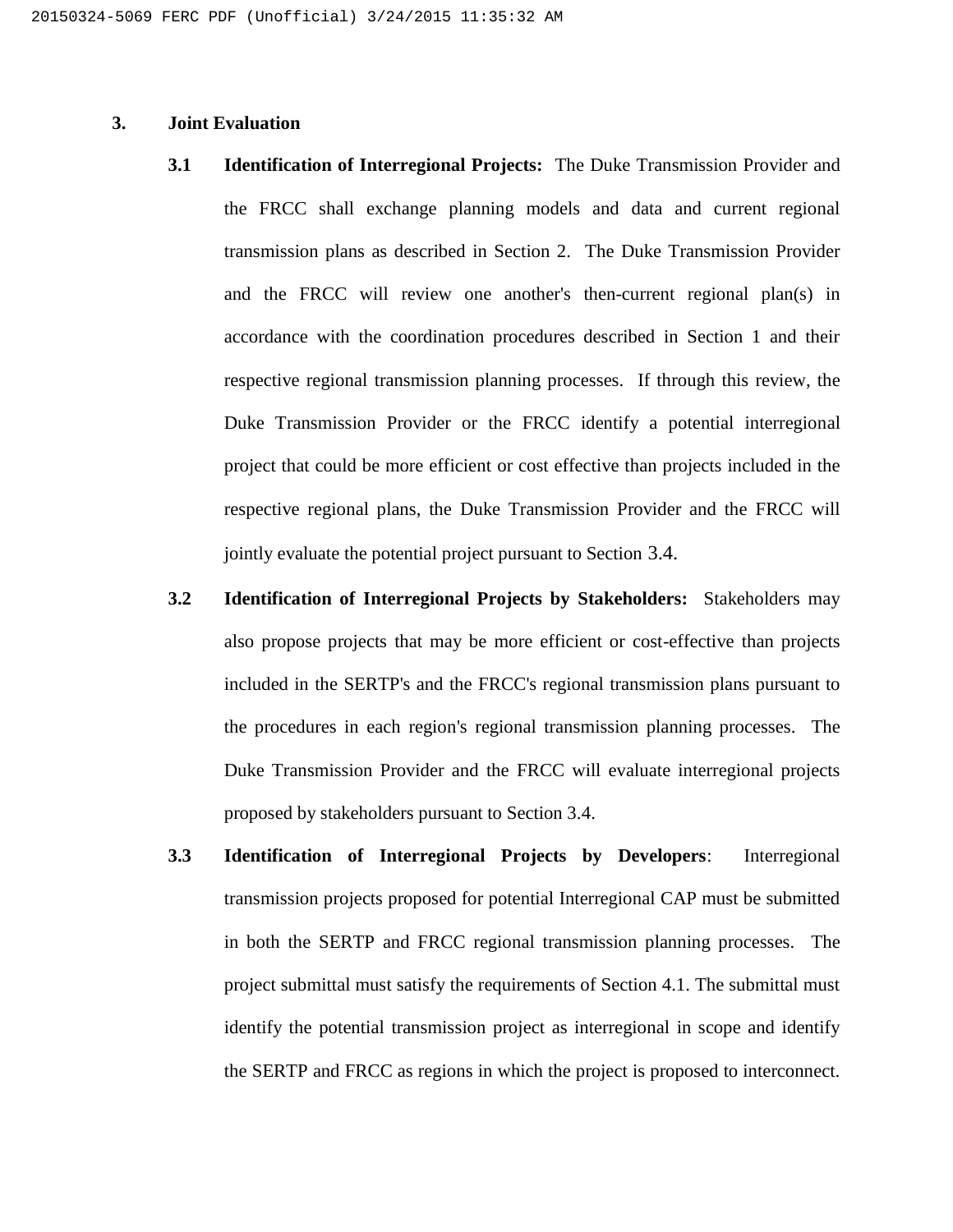The Duke Transmission Provider will verify whether the submittal for the potential interregional transmission project satisfies all applicable requirements. Upon finding that the proposed interregional transmission project satisfies all such applicable requirements, the Duke Transmission Provider will notify the FRCC. Once the potential project has been proposed through the regional transmission planning processes in both regions, and upon both regions so notifying one another that the project is eligible for consideration pursuant to their respective regional transmission planning processes, the Duke Transmission Provider and the FRCC will jointly evaluate the proposed interregional projects pursuant to Sections 3 and 4.

**3.4 Evaluation of Interregional Projects:** The Duke Transmission Provider and the FRCC shall act through their respective regional transmission planning processes to evaluate potential interregional transmission projects and to determine whether the inclusion of any potential interregional transmission projects in each region's regional transmission plan would be more efficient or cost-effective than projects included in their respective then-current regional transmission plans. Such analysis shall be consistent with accepted planning practices of the respective regions and the transmission study methodologies utilized to produce each region's respective regional transmission plan(s). The Duke Transmission Provider will evaluate potential interregional transmission projects consistent with Sections 4, 5 and 20 of Attachment N-1. To the extent possible and as needed, assumptions and models will be coordinated between the Duke Transmission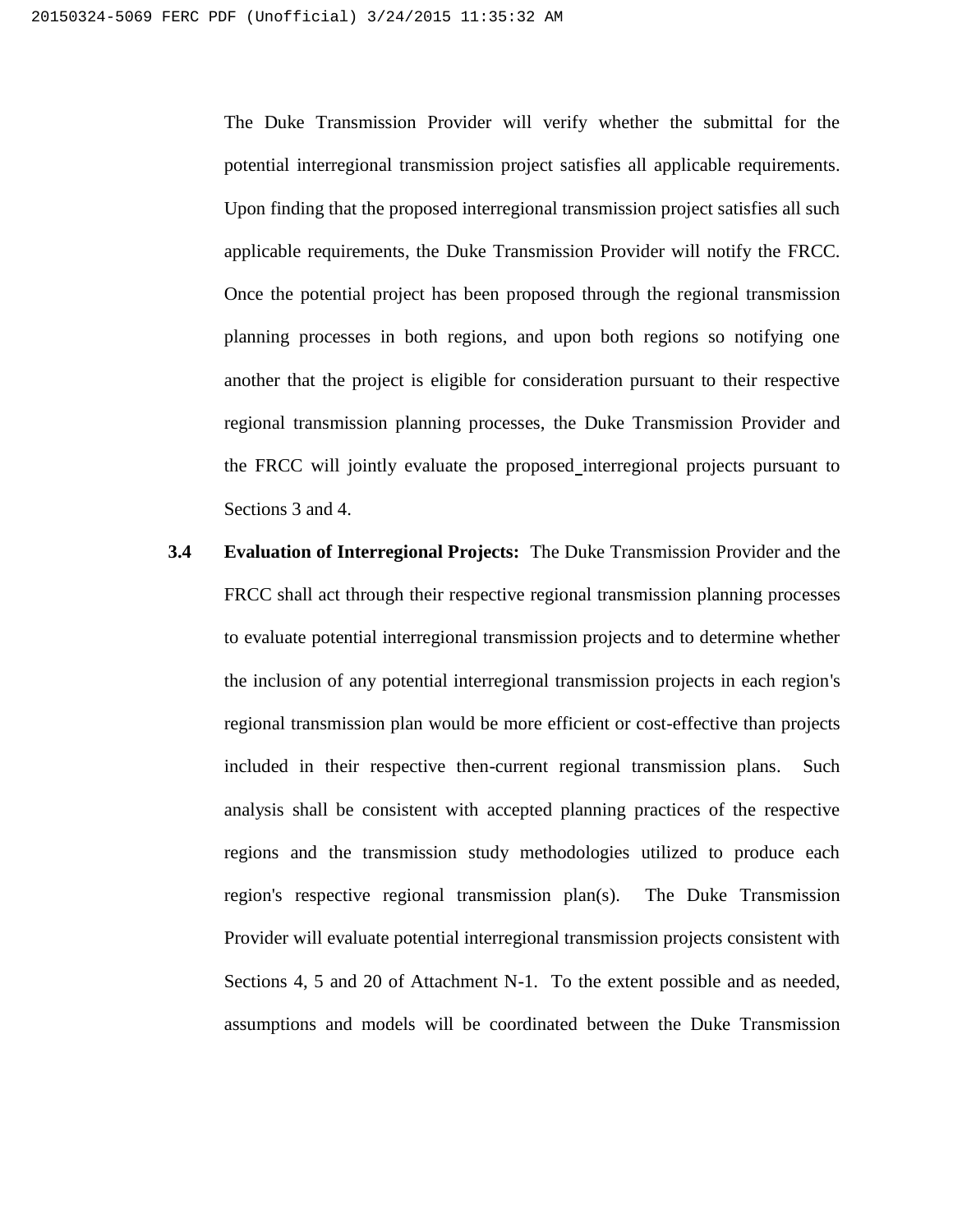Provider and the FRCC as described in Section 1. Data shall be exchanged to facilitate this evaluation using the procedures described in Section 2.

- **3.5 Initial Evaluation of Interregional Projects Proposed for Interregional Cost Allocation Purposes:** If an interregional project is proposed in the SERTP and the FRCC for Interregional CAP, the initial evaluation of the project will typically begin during the third calendar quarter, with analysis conducted in the same manner as analysis of interregional projects identified pursuant to Sections 3.1 and 3.2. Projects proposed for Interregional CAP shall also be subject to the requirements of Section 4.
- **4. Cost Allocation:** If an interregional project is proposed for Interregional CAP in the SERTP and the FRCC, then the following methodology applies:
	- **4.1 Interregional Projects Proposed for Interregional Cost Allocation Purposes:**

For a transmission project to be considered for Interregional CAP within the SERTP and the FRCC, the following criteria must be met:

- A. The transmission project must be interregional in nature:
	- o Be located in both the SERTP and the FRCC regions;
	- o Interconnect to transmission facilities in both the SERTP and FRCC regions. The facilities to which the project is proposed to interconnect may be either existing transmission facilities or transmission projects included in the regional transmission plan that are currently under development; and
	- o Meet the threshold criteria for transmission projects potentially eligible to be included in the regional transmission plans for purposes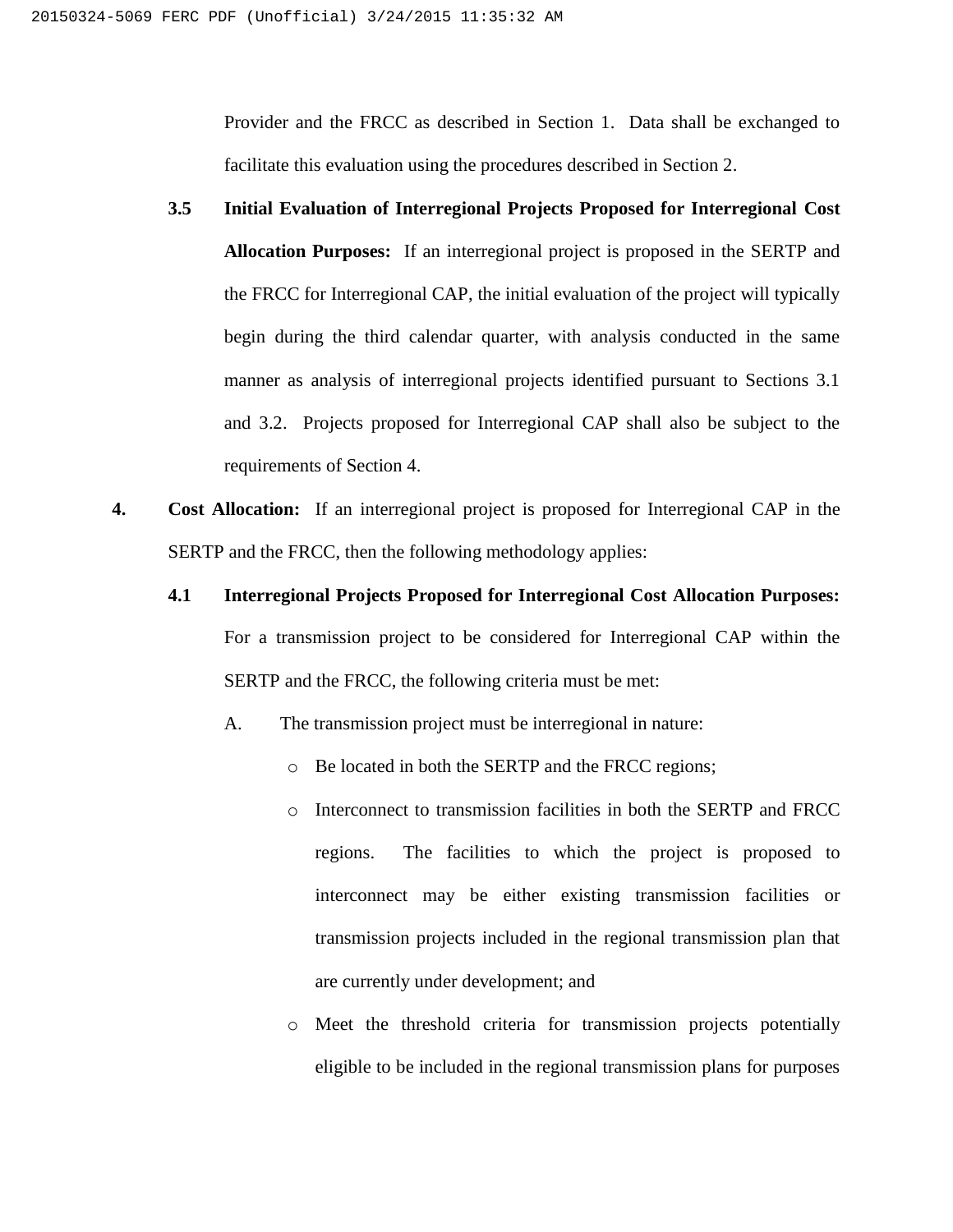of cost allocation in both the SERTP and the FRCC, pursuant to their respective regional transmission planning processes.

- B. On a case-by-case basis, the Duke Transmission Provider and the FRCC will consider a transmission project that does not satisfy all of the criteria specified in Section 4.1.A but: (i) meets the threshold criteria for a project proposed to be included in the regional transmission plan for purposes of cost allocation in at least one of the two regions; (ii) would be located in both regions; and (iii) would be interconnected to transmission facilities in both the SERTP and FRCC regions. The facilities to which the project is proposed to interconnect may be either existing transmission facilities or transmission projects included in the regional transmission plan that are currently under development.
- C. The transmission project must be proposed for purposes of cost allocation in both the SERTP and the FRCC.
	- o Except for the case-by-case exception for project threshold criteria identified in Section 4.1.B, the transmission developer and project submittal must satisfy all criteria specified in the respective regional transmission processes.
	- o The proposal should be submitted in the timeframes outlined in the respective regional transmission planning processes.

## **4.2 Evaluation of Interregional Projects Proposed for Interregional Cost Allocation Purposes:** Interregional projects proposed for Interregional CAP in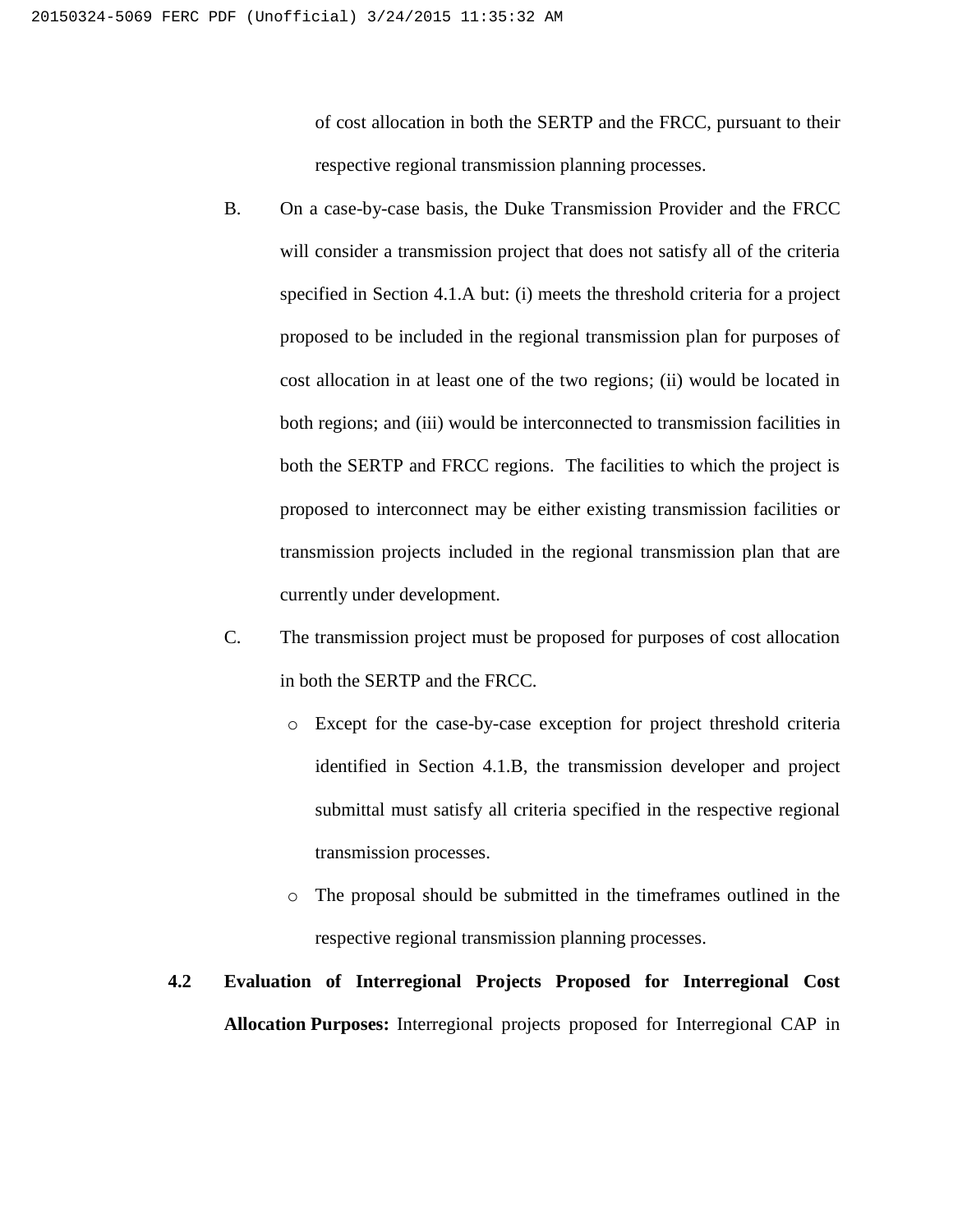the SERTP and the FRCC shall be evaluated within the respective regions as follows:

- A. Each region, acting through its regional transmission planning process, will evaluate proposals to determine whether the proposed project(s) addresses transmission needs that are currently being addressed with projects in its regional transmission plan and, if so, which projects in the regional transmission plan could be displaced by the proposed project(s).
- B. Based upon its evaluation, each region will quantify a Regional Benefit based upon the transmission costs that each region is projected to avoid due to its transmission project(s) being displaced by the proposal.
	- o For purposes of this Attachment N-1 FRCC, "Regional Benefit" means the total avoided costs of projects included in the then-current regional transmission plans that would be displaced if the proposed interregional transmission project was included. The Regional Benefit is not necessarily the same as the benefits used for purposes of *regional* cost allocation.

**4.3. Calculation of Benefit to Cost Ratio:** Each region will calculate a regional benefit to cost ("BTC") ratio consistent with its regional process and compare the BTC ratio to its respective threshold to determine if the interregional project appears to be more efficient or cost effective than those projects included in its current regional transmission plan. Each region shall utilize the cost calculation(s) as defined in such region's regional transmission planning process (*e.g.*, the FRCC will compute the cost of the portion of the interregional project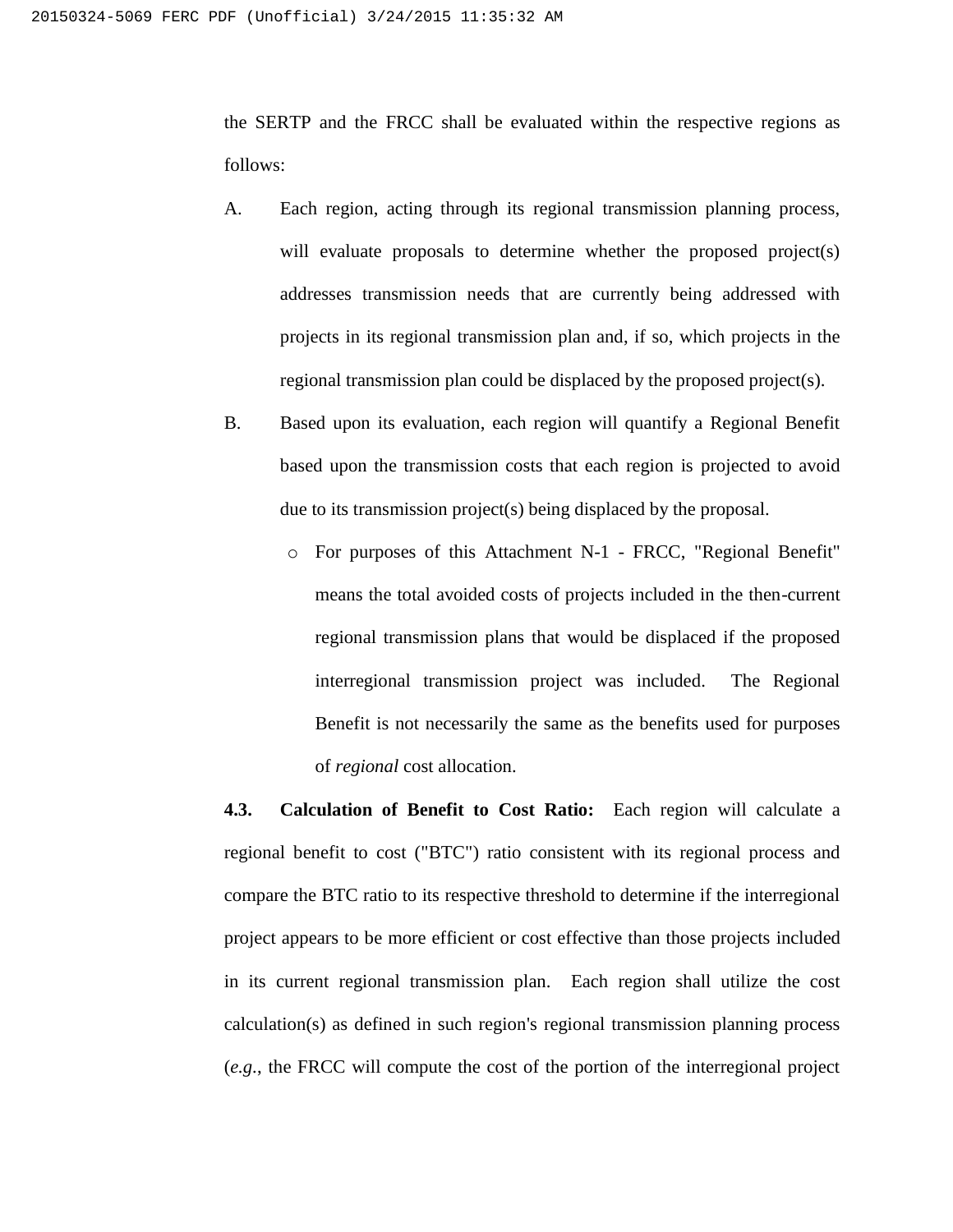that resides within the FRCC region in accordance with their regional process and the SERTP will do the same). The regions shall also coordinate such cost calculation assumptions in accordance with Section 1.3. The anticipated percentage allocation of costs of the interregional project to each region shall be based upon the ratio of the region's Regional Benefit to the sum of the Regional Benefits identified for both the SERTP and the FRCC. The Regional Benefits shall be determined pursuant to the methodology described in Section 4.2. Regional BTC assessments shall be performed in accordance with each region's regional transmission planning process, including but not limited to subsequent calculations and reevaluations.

- **4.4 Inclusion in Regional Transmission Plans:** An interregional project proposed for Interregional CAP in the SERTP and the FRCC will be included in the respective regional transmission plans for purposes of cost allocation after:
	- A. Each region has performed all evaluations, as prescribed in its regional transmission planning process, necessary for a project to be included in its regional transmission plan for purposes of cost allocation;
		- o This includes any regional BTC ratio calculations performed pursuant to Section 4.3; and
	- B. Each region has obtained all approvals, as prescribed in its regional process, necessary for a project to be included in the regional transmission plan for purposes of cost allocation.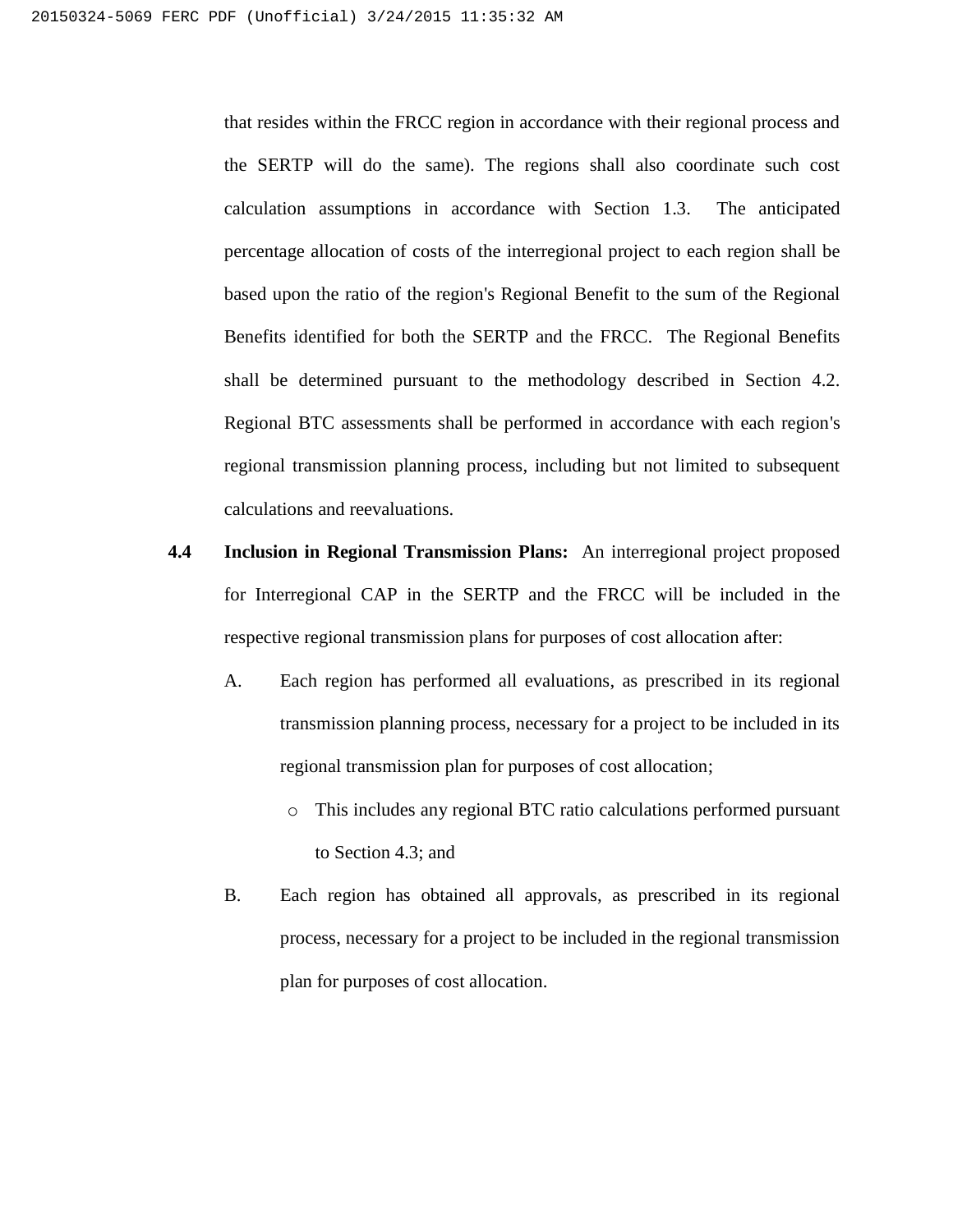- **4.5 Allocation of Costs Between the SERTP and the FRCC:** The cost of an interregional project, selected for purposes of cost allocation in the regional transmission plans of both the SERTP and the FRCC, will be allocated as follows:
	- A. Each region will be allocated a portion of the interregional project's costs in proportion to such region's Regional Benefit to the sum of the Regional Benefits identified for both the SERTP and the FRCC.
		- o The Regional Benefits used for this determination shall be based upon the last Regional Benefit calculation performed – pursuant to the method described in Section 4.2. – before each region included the project in its regional transmission plan for purposes of cost allocation and as approved by each region.
	- B. Costs allocated to each region shall be further allocated within each region pursuant to the cost allocation methodology contained in its regional transmission planning process.
	- C. Should one region be willing to bear more costs of the interregional transmission project than those costs identified pursuant to the methodology described in Section 4.5.A, the regions may voluntarily agree, subject to applicable regional approvals, to an alternative cost sharing arrangement.
- **4.6 Removal from Regional Plans:** An interregional project may be removed from the SERTP's or the FRCC's regional transmission plan for purposes of cost allocation: (i) if the developer fails to meet developmental milestones; (ii) pursuant to the reevaluation procedures specified in the respective regional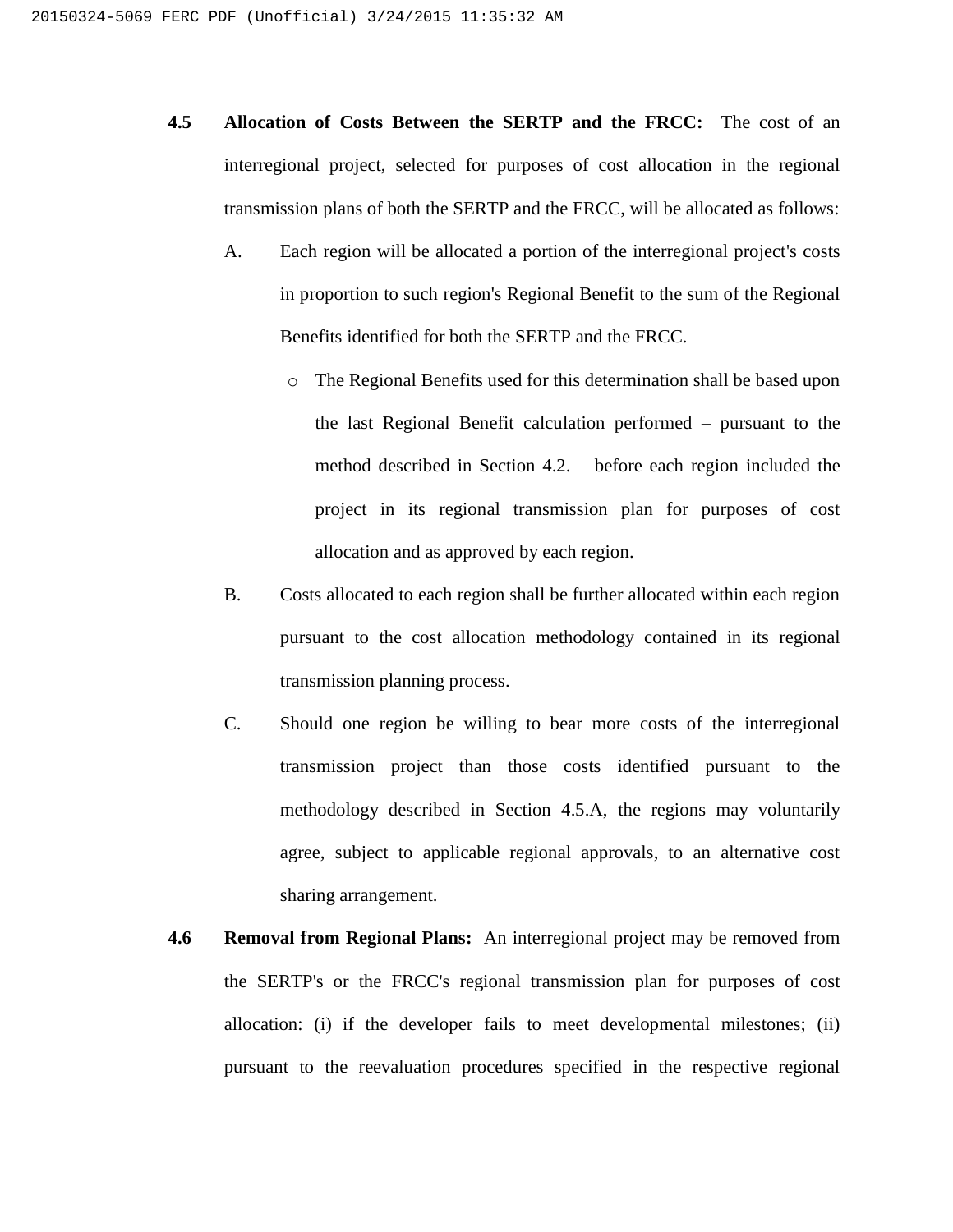transmission planning processes; or (iii) if the project is removed from one of the region's regional transmission plans pursuant to the requirements of its regional transmission planning process.

A. The Duke Transmission Provider shall notify the FRCC if an interregional project or a portion thereof is likely to be removed from its regional transmission plan.

## **5. Transparency**

- A. The Duke Transmission Provider shall post procedures for coordination and joint evaluation on the Regional Planning website.
- B. Access to the data utilized will be made available through the Regional Planning website subject to the appropriate clearance, as applicable (such as CEII and confidential non-CEII). The Duke Transmission Provider shall make available on the Regional Planning website links to where stakeholders can register (if applicable/available) for the stakeholder committee(s) or distribution list(s) of the FRCC.
- C. At the fourth quarter SERTP Summit, or as necessary due to current activity of proposed interregional transmission projects, the Duke Transmission Provider will provide status updates of interregional activities including:

oFacilities to be evaluated;

o Analysis performed; and

o Determinations/results.

D. Stakeholders will have an opportunity to provide input and feedback within the respective regional transmission planning processes of the SERTP and the FRCC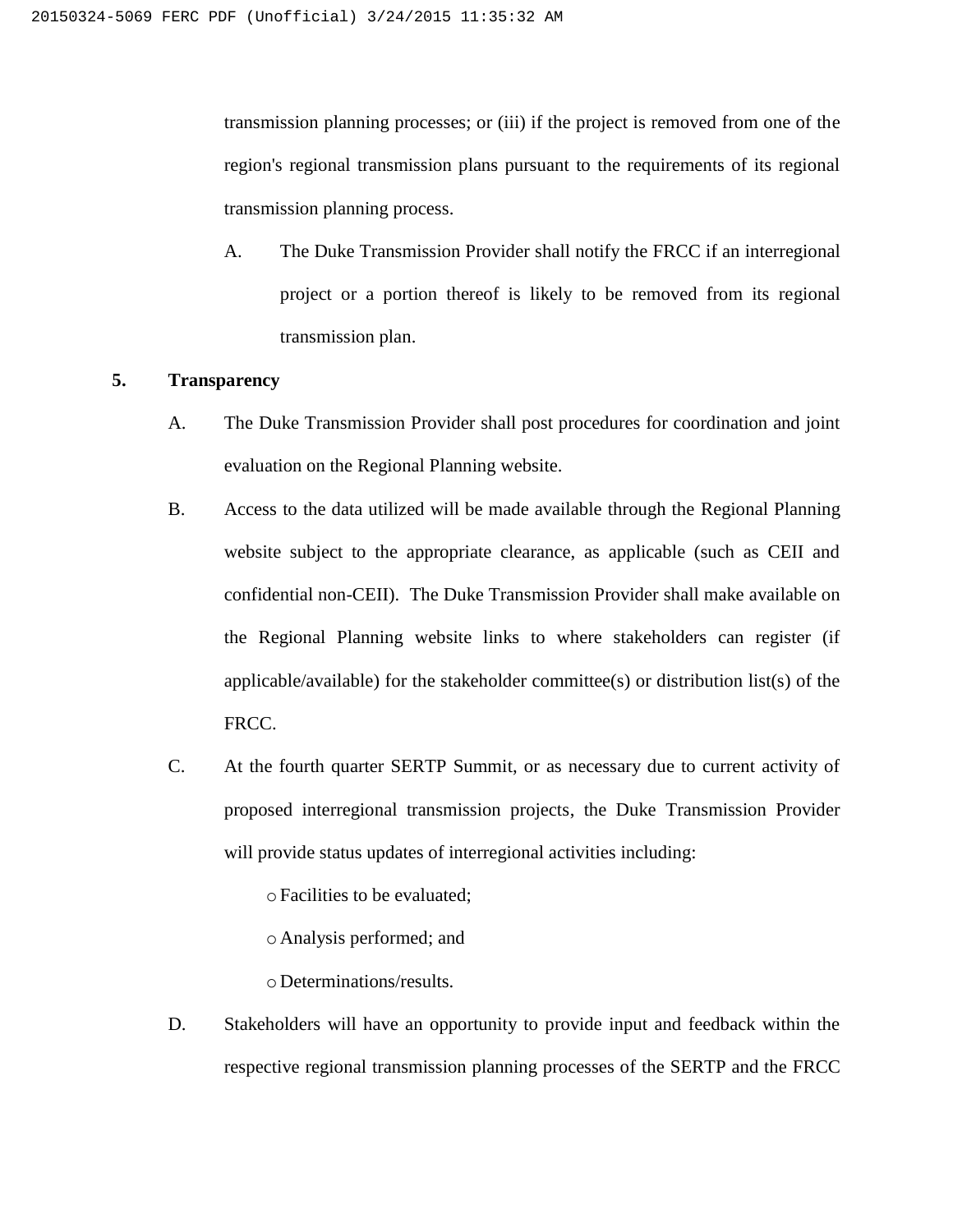related to interregional facilities identified, analysis performed, and any determination/results. Stakeholders may participate in either or both regions' regional transmission planning processes to provide their input and feedback regarding the interregional coordination between the SERTP and the FRCC.

E. The Duke Transmission Provider will post, on the Regional Planning Website, a list of all interregional transmission projects that are proposed for potential selection in a regional transmission plan for purposes of cost allocation in both the SERTP and the FRCC that are found not to be eligible for consideration because they do not satisfy the regional project threshold criteria of one or both of the regions. The Duke Transmission Provider will also post an explanation of the relevant thresholds the proposed interregional project(s) failed to satisfy.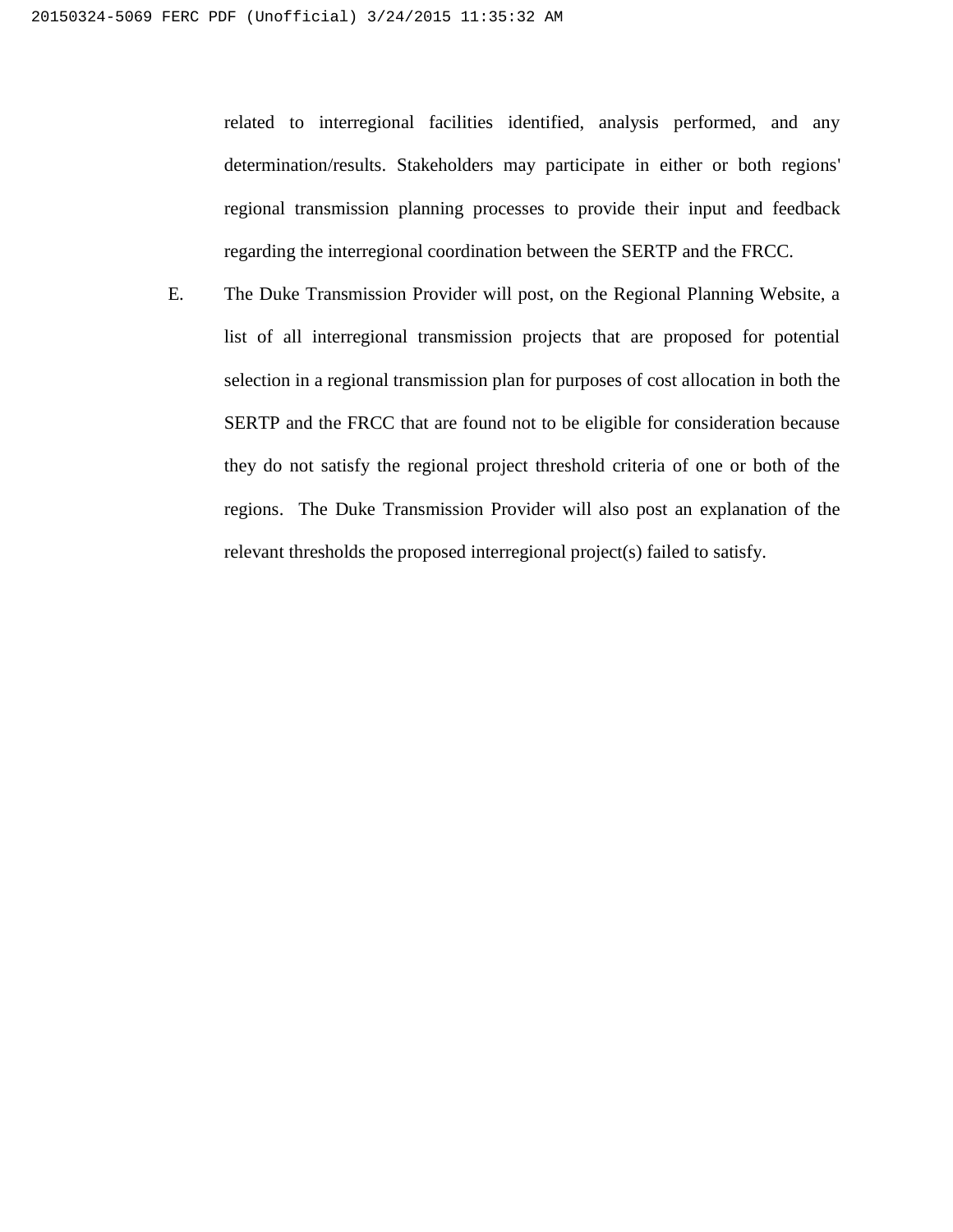# Kentucky Utilities Company and Louisville Gas and Electric Company

Appendix 6 to Attachment K

Interregional Transmission Coordination Between the SERTP and FRCC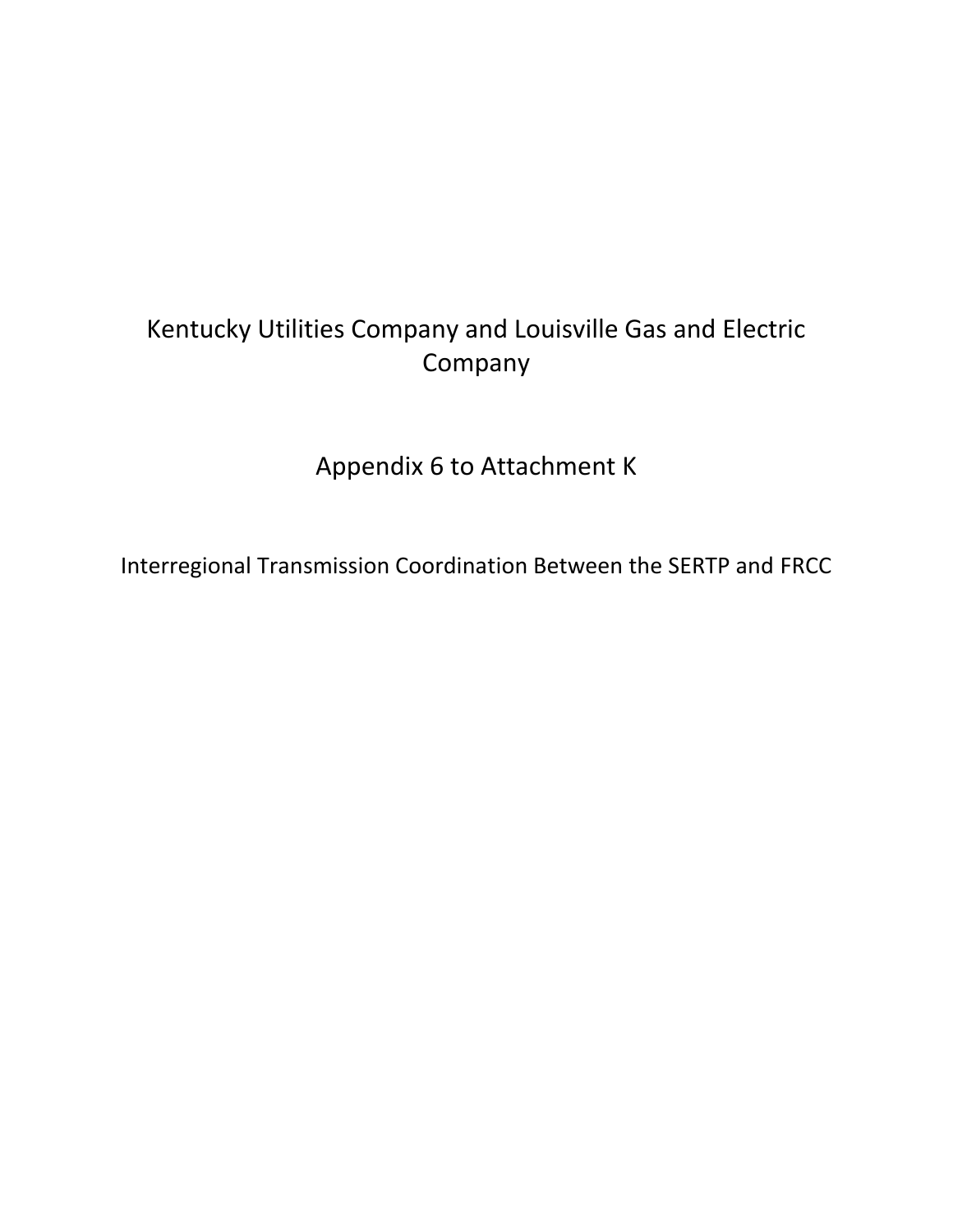#### **Appendix 6 to Attachment K**

## **Interregional Transmission Coordination Between the SERTP and FRCC Regions**

The Transmission Owner, through its regional transmission planning process, coordinates with the Florida Reliability Coordinating Council region ("FRCC") to address transmission planning coordination issues related to interregional transmission facilities. The interregional transmission coordination procedures include a detailed description of the process for coordination between the public utility transmission providers in the SERTP and FRCC (i) with respect to an interregional transmission facility that is proposed to be located in both transmission planning regions and (ii) to identify possible interregional transmission facilities that could address transmission needs more efficiently or cost-effectively than transmission facilities included in the respective regional transmission plans. The interregional transmission coordination procedures are hereby provided in this Appendix 6 to Attachment K with additional materials provided on the Regional Planning website.

The Transmission Owner ensures that the following requirements are included in the interregional transmission coordination procedures:

- (1) A commitment to coordinate and share the results of the SERTP and FRCC regional transmission plans to identify possible interregional transmission projects that could address transmission needs more efficiently or cost-effectively than separate regional transmission facilities, as well as a procedure for doing so;
- (2) A formal procedure to identify and jointly evaluate transmission facilities that are proposed to be located in both transmission planning regions;
- (3) A duty to exchange, at least annually, planning data and information; and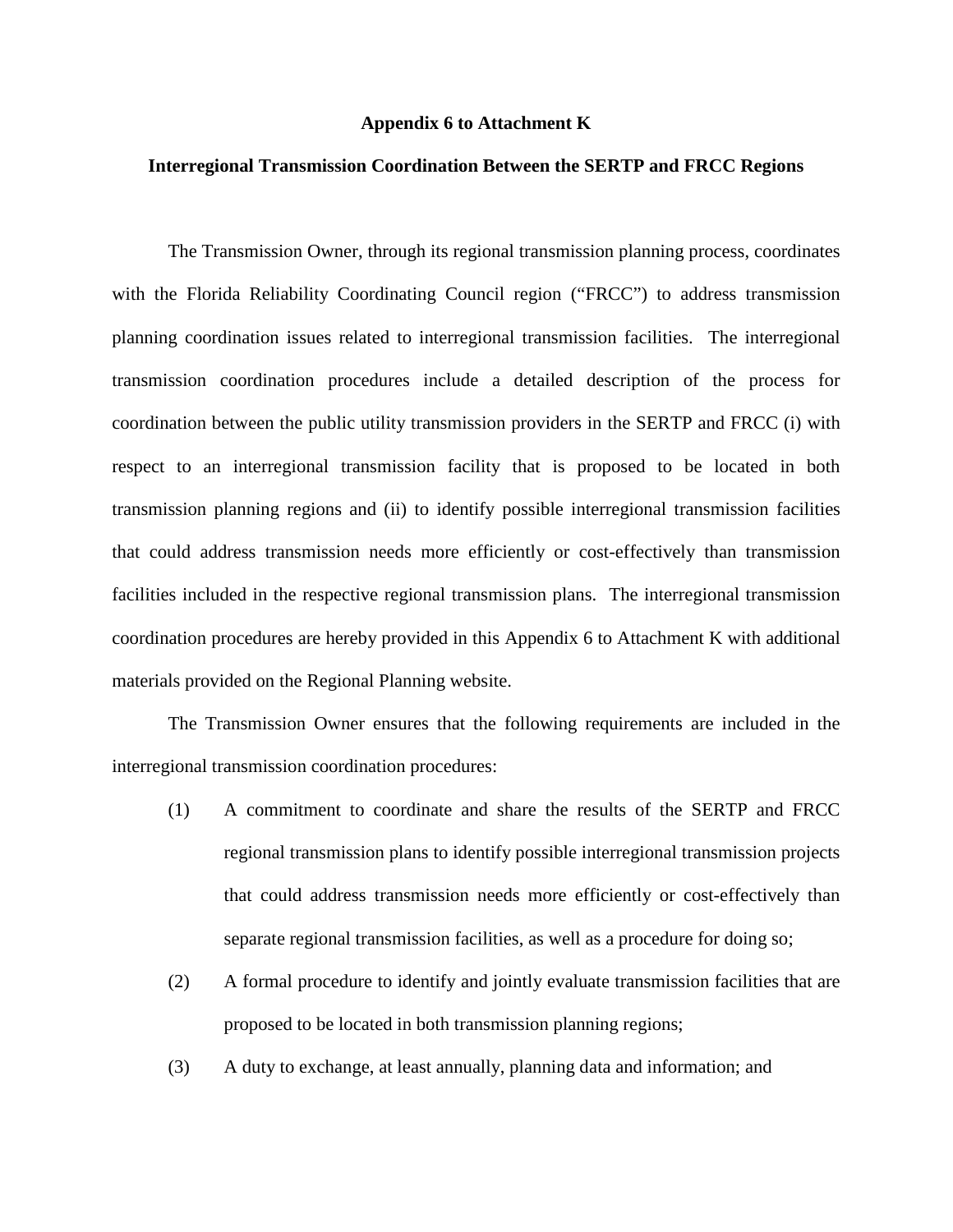(4) A commitment to maintain a website or e-mail list for the communication of information related to the coordinated planning process.

The Transmission Owner has worked with transmission providers located in the FRCC to develop a mutually agreeable method for allocating between the two transmission planning regions the costs of new interregional transmission facilities that are located within both transmission planning regions. Such cost allocation method satisfies the six interregional cost allocation principles set forth in Order No. 1000 and is included in this Appendix 6.

For purposes of this Appendix 6, the SERTP regional transmission planning process is the process described in Attachment K of this Tariff; the FRCC regional transmission planning process is the process described in the relevant Attachment Ks (or analog tariff sections) of the public utility transmission providers in the FRCC. References to the respective regional transmission planning processes in this Appendix 6 are intended to identify the activities described in those tariff provisions. Unless noted otherwise, Section references in this Appendix 6 refer to Sections within this Appendix 6.

### **INTERREGIONAL TRANSMISSION PLANNING PRINCIPLES**

Representatives of the SERTP and the FRCC will meet no less than once per year to facilitate the interregional coordination procedures described below (as applicable). Representatives of the SERTP and the FRCC may meet more frequently during the evaluation of project(s) proposed for purposes of interregional cost allocation between the SERTP and the FRCC.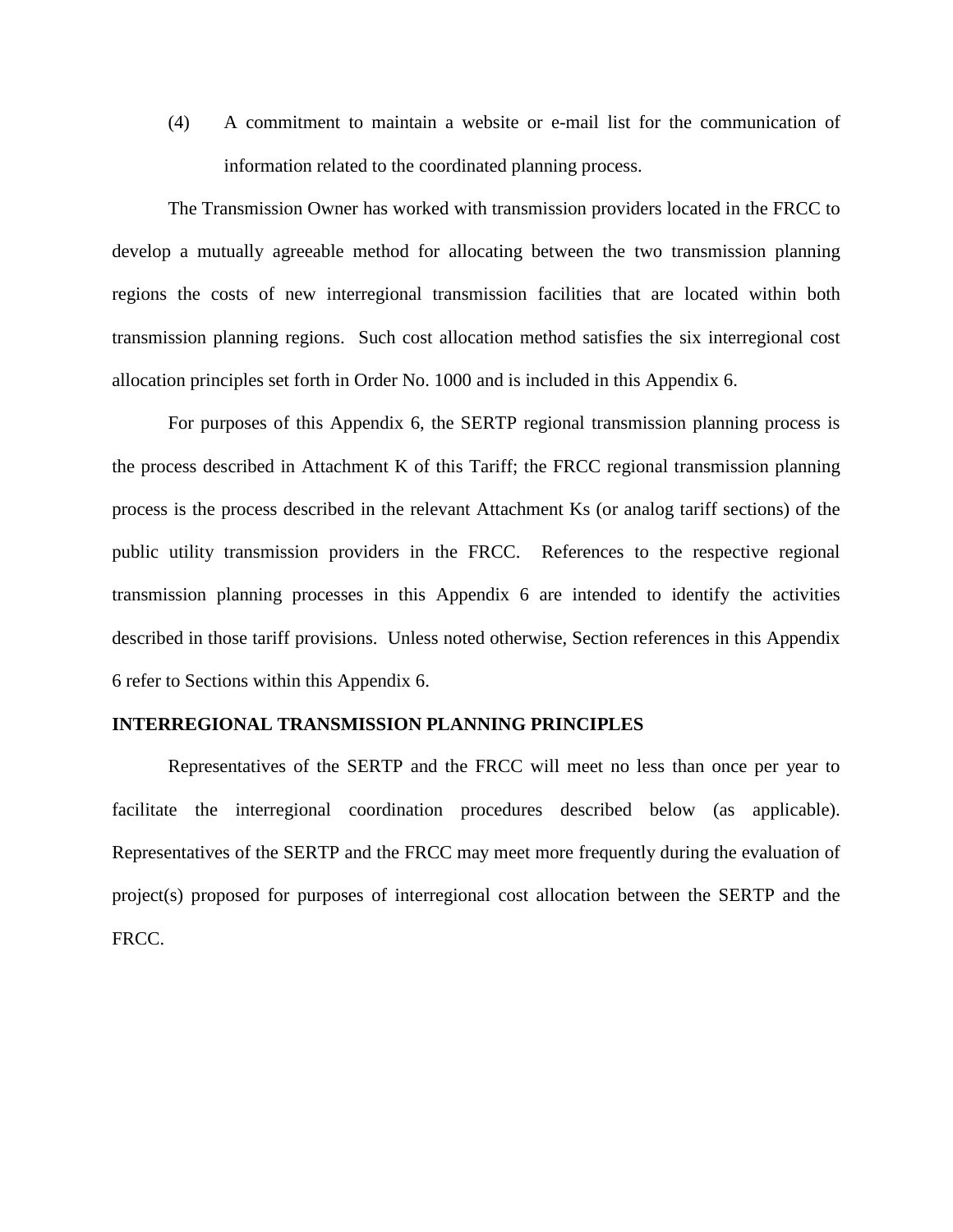## **1. Coordination**

- **1.1 Review of Respective Regional Plans:** Biennially, the Transmission Owner and the FRCC shall review each other's current regional plan(s) and engage in the data exchange and joint evaluation described in Sections 2 and 3.
- **1.2 Review of Proposed Interregional Projects:** The Transmission Owner and the FRCC will coordinate with regard to the evaluation of interregional transmission projects identified by the Transmission Owner and the FRCC as well as interregional transmission projects proposed for Interregional Cost Allocation Purposes ("Interregional CAP"), pursuant to Sections 3 and 4, below. Initial coordination activities regarding new interregional proposals will typically begin during the third calendar quarter. The Transmission Owner and the FRCC will typically exchange status updates for new interregional transmission project proposals or proposals currently under consideration every six (6) months, or as needed. These status updates will generally include, if applicable: (i) an update of the region's evaluation of the proposal; (ii) the latest calculation of Regional Benefits (as defined in Section 4.2); (iii) the anticipated timeline for future assessments; and (iv) reevaluations related to the proposal.
- **1.3 Coordination of Assumptions Used in Joint Evaluation:** The Transmission Owner and the FRCC will coordinate assumptions used in joint evaluations, as necessary, which includes items such as:
	- o Expected timelines/milestones associated with the joint evaluation;
	- o Study assumptions; and
	- o Regional benefit calculations.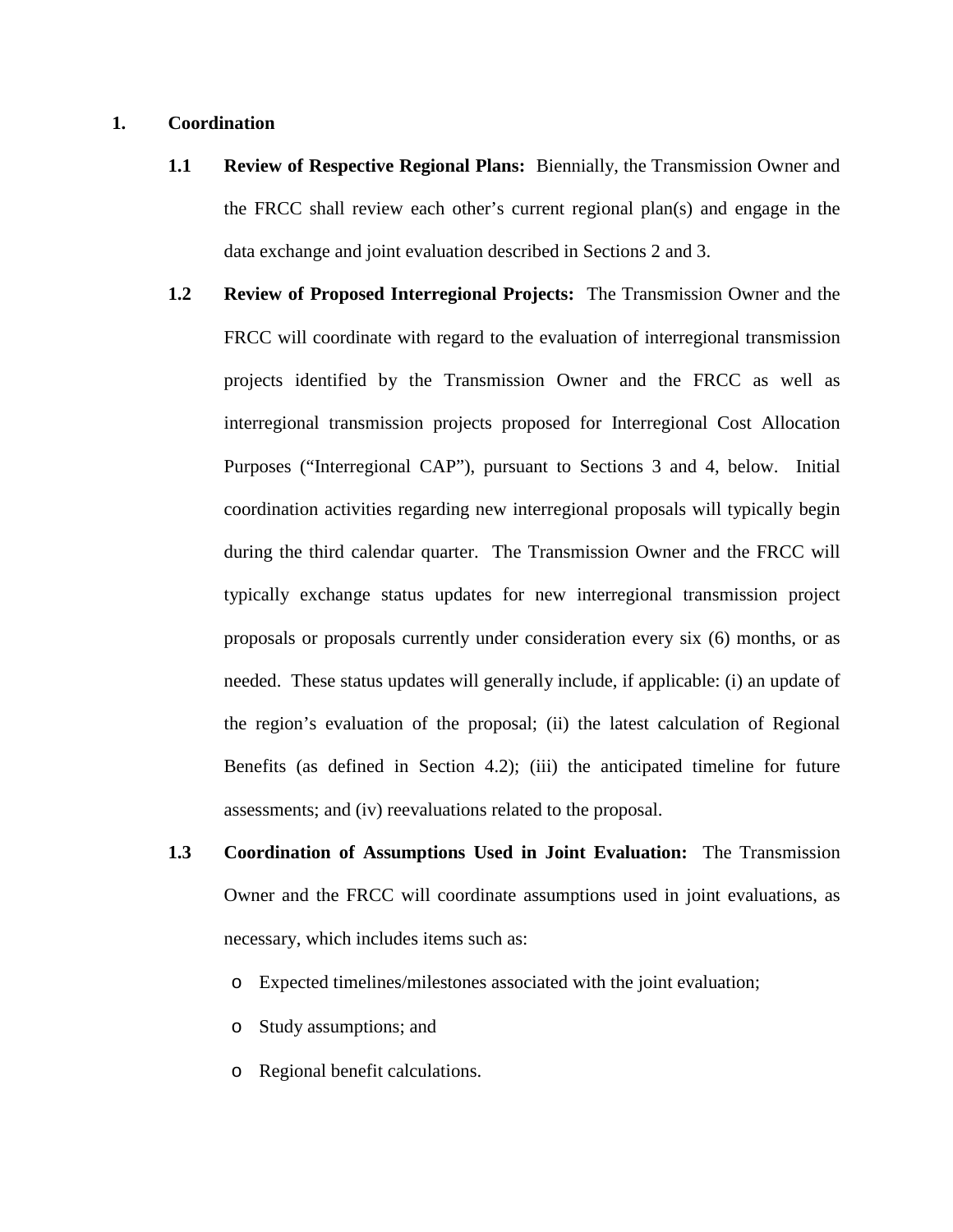## **2. Data Exchange**

- **2.1** At least annually, the Transmission Owner and the FRCC shall exchange powerflow models and associated data used in the regional transmission planning processes to develop their respective then-current regional transmission plan(s). This exchange will typically occur by the beginning of each region's transmission planning cycle. Additional transmission-based models and data may be exchanged between the Transmission Owner and the FRCC as necessary and if requested. For purposes of the interregional coordination activities outlined in this Appendix 6, only data and models used in the development of the Transmission Owner's and FRCC's then-current regional transmission plans and used in their respective regional transmission planning processes will be exchanged. This data will be posted on the pertinent regional transmission planning process' website, consistent with the posting requirements of the respective regional transmission planning processes, and is considered CEII. The Transmission Owner shall notify the FRCC of such posting.
- **2.2** The SERTP regional transmission plans will be posted on the Regional Planning website pursuant to the Transmission Owner's regional transmission planning process. The Transmission Owner will also notify the FRCC of such posting so the FRCC may retrieve these transmission plans. The FRCC will exchange its then-current regional plan(s) in a similar manner according to its regional transmission planning process.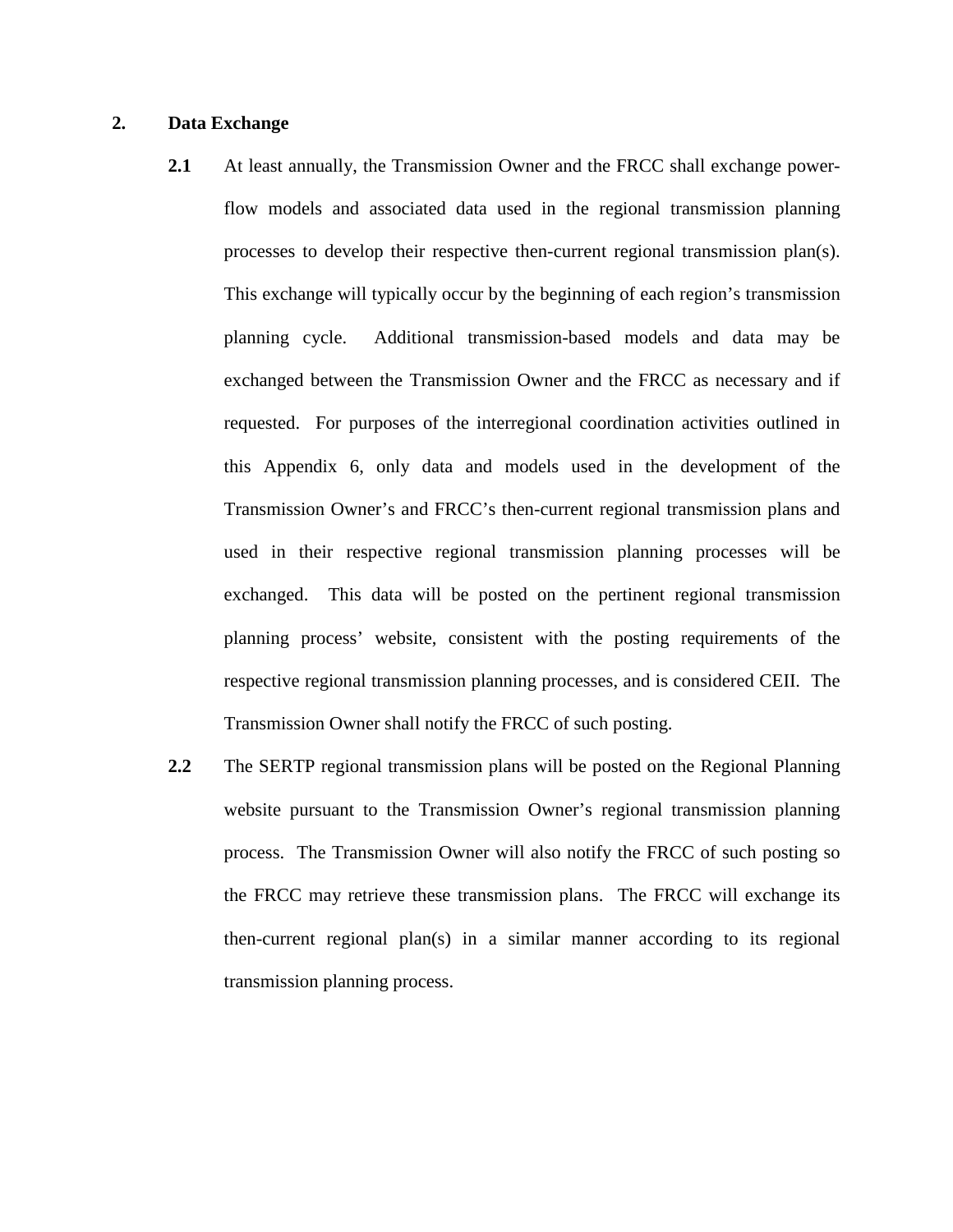## **3. Joint Evaluation**

- **3.1 Identification of Interregional Projects:** The Transmission Owner and the FRCC shall exchange planning models and data and current regional transmission plans as described in Section 2. The Transmission Owner and the FRCC will review one another's then-current regional plan(s) in accordance with the coordination procedures described in Section 1 and their respective regional transmission planning processes. If through this review, the Transmission Owner or the FRCC identify a potential interregional project that could be more efficient or cost effective than projects included in the respective regional plans, the Transmission Owner and the FRCC will jointly evaluate the potential project pursuant to Section 3.4.
- **3.2 Identification of Interregional Projects by Stakeholders:** Stakeholders may also propose projects that may be more efficient or cost-effective than projects included in the SERTP's and the FRCC's regional transmission plans pursuant to the procedures in each region's regional transmission planning processes. The Transmission Owner and the FRCC will evaluate interregional projects proposed by stakeholders pursuant to Section 3.4.
- **3.3 Identification of Interregional Projects by Developers:** Interregional transmission projects proposed for potential Interregional CAP must be submitted in both the SERTP and FRCC regional transmission planning processes. The project submittal must satisfy the requirements of Section 4.1. The submittal must identify the potential transmission project as interregional in scope and identify the SERTP and FRCC as regions in which the project is proposed to interconnect.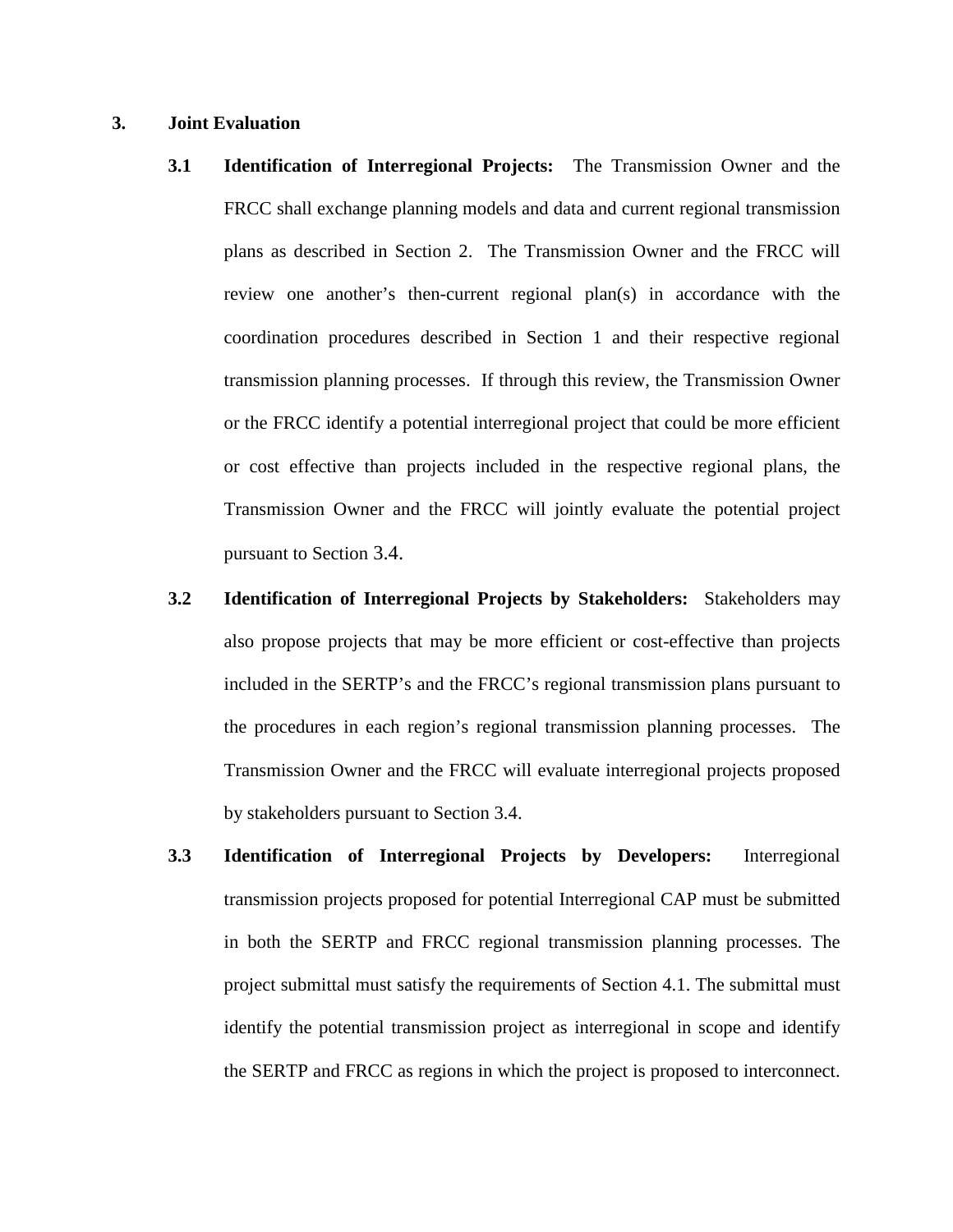The Transmission Owner will verify whether the submittal for the potential interregional transmission project satisfies all applicable requirements. Upon finding that the proposed interregional transmission project satisfies all such applicable requirements, the Transmission Owner will notify the FRCC. Once the potential project has been proposed through the regional transmission planning processes in both regions, and upon both regions so notifying one another that the project is eligible for consideration pursuant to their respective regional transmission planning processes, the Transmission Owner and the FRCC will jointly evaluate the proposed interregional projects pursuant to Sections 3 and 4.

**3.4 Evaluation of Interregional Projects:** The Transmission Owner and the FRCC shall act through their respective regional transmission planning processes to evaluate potential interregional transmission projects and to determine whether the inclusion of any potential interregional transmission projects in each region's regional transmission plan would be more efficient or cost-effective than projects included in their respective then-current regional transmission plans. Such analysis shall be consistent with accepted planning practices of the respective regions and the transmission study methodologies utilized to produce each region's respective regional transmission plan(s). The Transmission Owner will evaluate potential interregional transmission projects consistent with Section 3 and Section 21 of Attachment K. To the extent possible and as needed, assumptions and models will be coordinated between the Transmission Owner and the FRCC as described in Section 1. Data shall be exchanged to facilitate this evaluation using the procedures described in Section 2.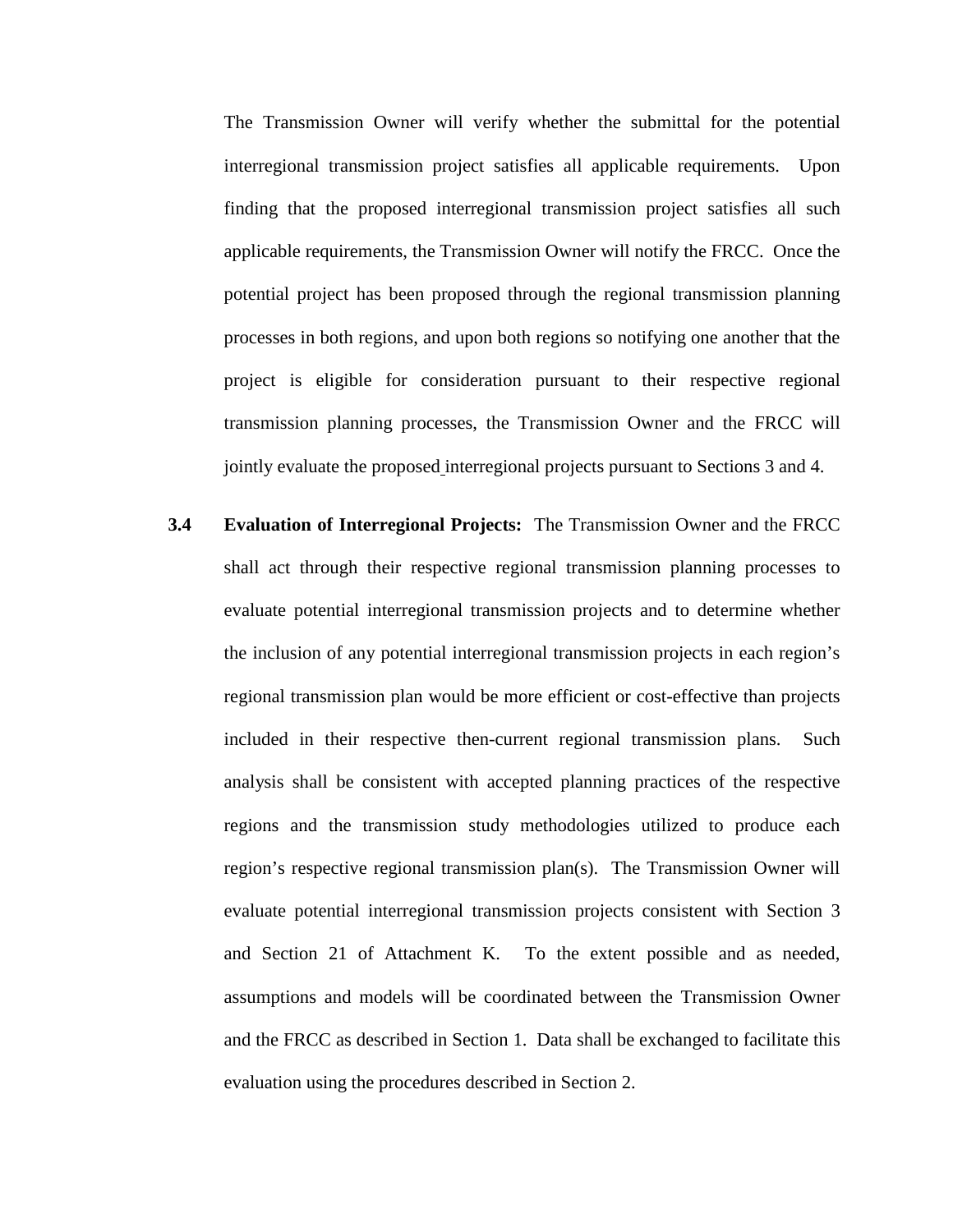- **3.5 Initial Evaluation of Interregional Projects Proposed for Interregional Cost Allocation Purposes:** If an interregional project is proposed in the SERTP and the FRCC for Interregional CAP, the initial evaluation of the project will typically begin during the third calendar quarter, with analysis conducted in the same manner as analysis of interregional projects identified pursuant to Sections 3.1 and 3.2. Projects proposed for Interregional CAP shall also be subject to the requirements of Section 4.
- **4. Cost Allocation:** If an interregional project is proposed for Interregional CAP in the SERTP and the FRCC, then the following methodology applies:
	- **4.1 Interregional Projects Proposed for Interregional Cost Allocation Purposes:** For a transmission project to be considered for Interregional CAP within the SERTP and the FRCC, the following criteria must be met:
		- A. The transmission project must be interregional in nature:
			- o Be located in both the SERTP and the FRCC regions;
			- o Interconnect to transmission facilities in both the SERTP and FRCC regions. The facilities to which the project is proposed to interconnect may be either existing transmission facilities or transmission projects included in the regional transmission plan that are currently under development; and
			- o Meet the threshold criteria for transmission projects potentially eligible to be included in the regional transmission plans for purposes of cost allocation in both the SERTP and the FRCC, pursuant to their respective regional transmission planning processes.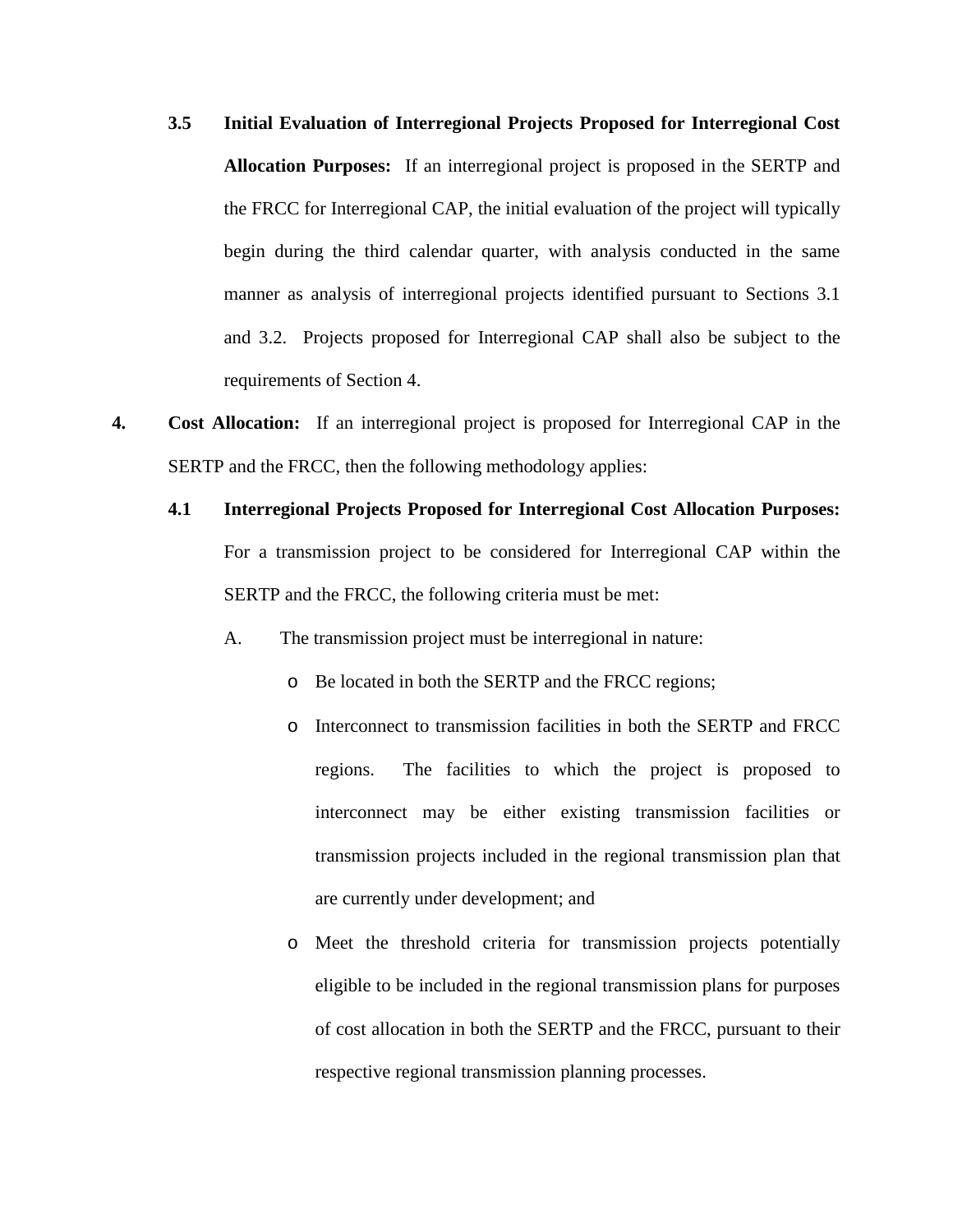- B. On a case-by-case basis, the Transmission Owner and the FRCC will consider a transmission project that does not satisfy all of the criteria specified in Section 4.1.A but: (i) meets the threshold criteria for a project proposed to be included in the regional transmission plan for purposes of cost allocation in at least one of the two regions; (ii) would be located in both regions; and (iii) would be interconnected to transmission facilities in both the SERTP and FRCC regions. The facilities to which the project is proposed to interconnect may be either existing transmission facilities or transmission projects included in the regional transmission plan that are currently under development.
- C. The transmission project must be proposed for purposes of cost allocation in both the SERTP and the FRCC.
	- o Except for the case-by-case exception for project threshold criteria identified in Section 4.1.B, the transmission developer and project submittal must satisfy all criteria specified in the respective regional transmission processes.
	- o The proposal should be submitted in the timeframes outlined in the respective regional transmission planning processes.
- **4.2 Evaluation of Interregional Projects Proposed for Interregional Cost Allocation Purposes:** Interregional projects proposed for Interregional CAP in the SERTP and the FRCC shall be evaluated within the respective regions as follows: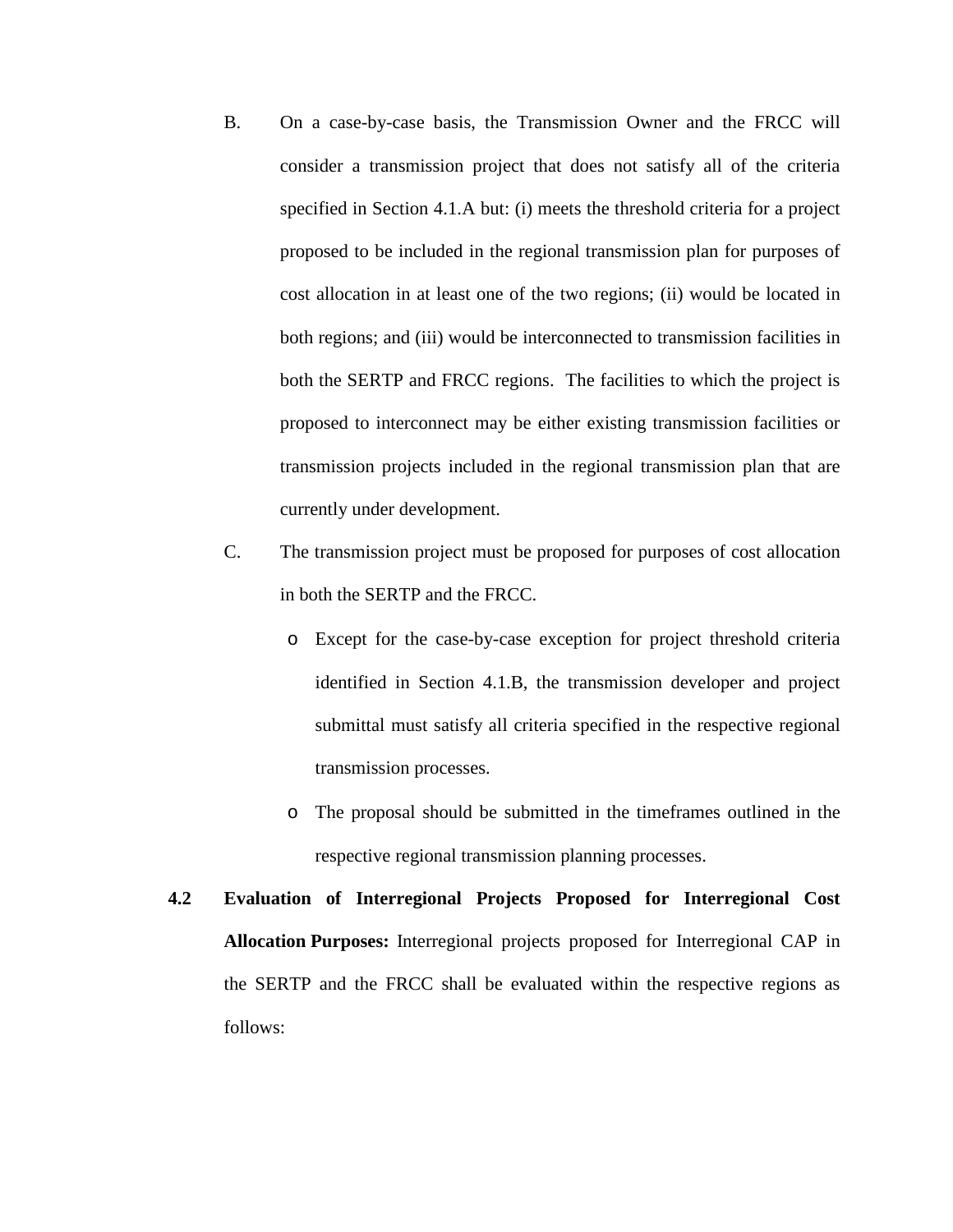- A. Each region, acting through its regional transmission planning process, will evaluate proposals to determine whether the proposed project(s) addresses transmission needs that are currently being addressed with projects in its regional transmission plan and, if so, which projects in the regional transmission plan could be displaced by the proposed project(s).
- B. Based upon its evaluation, each region will quantify a Regional Benefit based upon the transmission costs that each region is projected to avoid due to its transmission project(s) being displaced by the proposal.
	- o For purposes of this Appendix 6, "Regional Benefit" means the total avoided costs of projects included in the then-current regional transmission plans that would be displaced if the proposed interregional transmission project was included. The Regional Benefit is not necessarily the same as the benefits used for purposes of *regional* cost allocation.

**4.3. Calculation of Benefit to Cost Ratio:** Each region will calculate a regional benefit to cost ("BTC") ratio consistent with its regional process and compare the BTC ratio to its respective threshold to determine if the interregional project appears to be more efficient or cost effective than those projects included in its current regional transmission plan. Each region shall utilize the cost calculation(s) as defined in such region's regional transmission planning process (*e.g.*, the FRCC will compute the cost of the portion of the interregional project that resides within the FRCC region in accordance with their regional process and the SERTP will do the same). The regions shall also coordinate such cost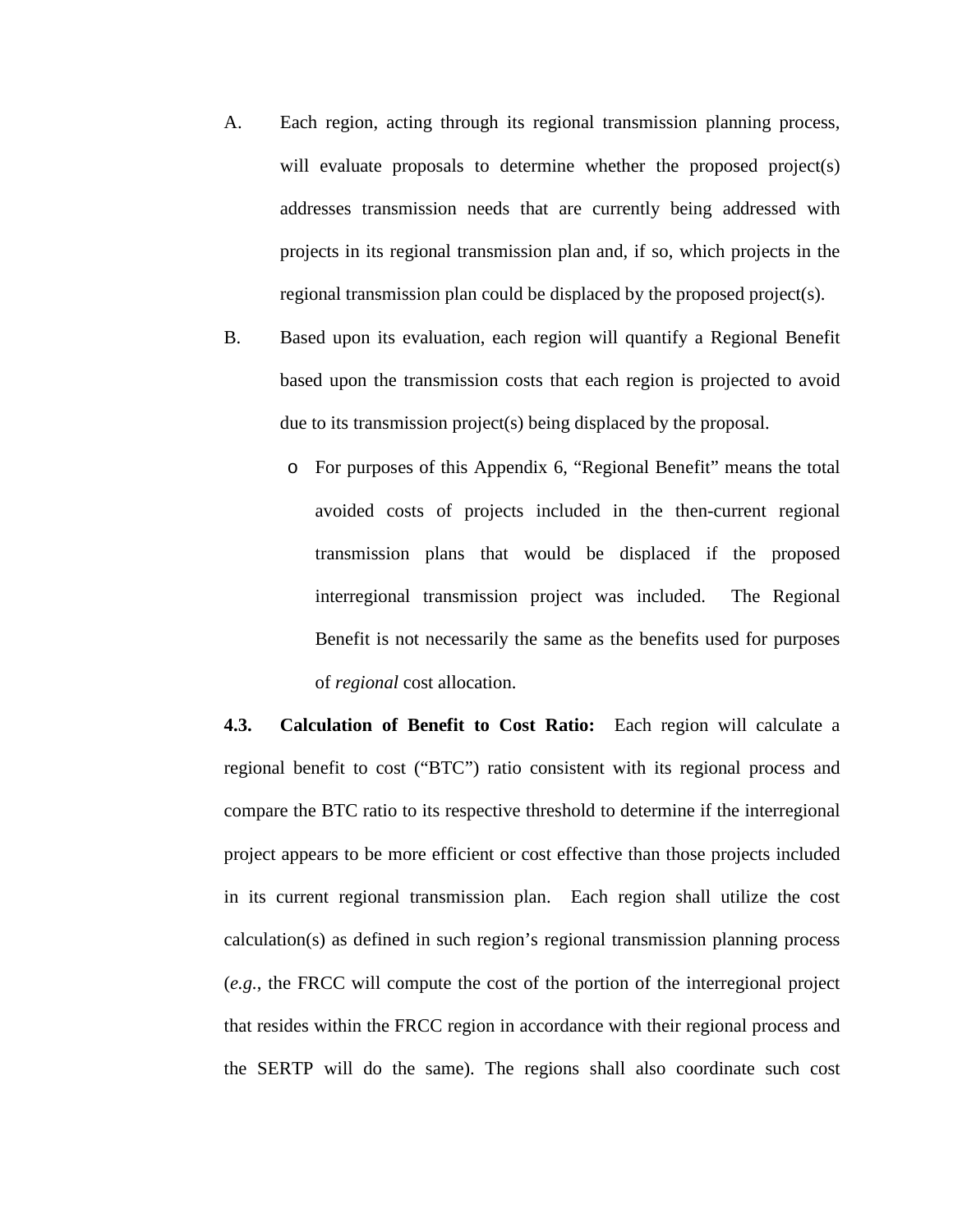calculation assumptions in accordance with Section 1.3. The anticipated percentage allocation of costs of the interregional project to each region shall be based upon the ratio of the region's Regional Benefit to the sum of the Regional Benefits identified for both the SERTP and the FRCC. The Regional Benefits shall be determined pursuant to the methodology described in Section 4.2. Regional BTC assessments shall be performed in accordance with each region's regional transmission planning process, including but not limited to subsequent calculations and reevaluations.

- **4.4 Inclusion in Regional Transmission Plans:** An interregional project proposed for Interregional CAP in the SERTP and the FRCC will be included in the respective regional transmission plans for purposes of cost allocation after:
	- A. Each region has performed all evaluations, as prescribed in its regional transmission planning process, necessary for a project to be included in its regional transmission plan for purposes of cost allocation;
		- o This includes any regional BTC ratio calculations performed pursuant to Section 4.3; and
	- B. Each region has obtained all approvals, as prescribed in its regional process, necessary for a project to be included in the regional transmission plan for purposes of cost allocation.
- **4.5 Allocation of Costs Between the SERTP and the FRCC:** The cost of an interregional project, selected for purposes of cost allocation in the regional transmission plans of both the SERTP and the FRCC, will be allocated as follows: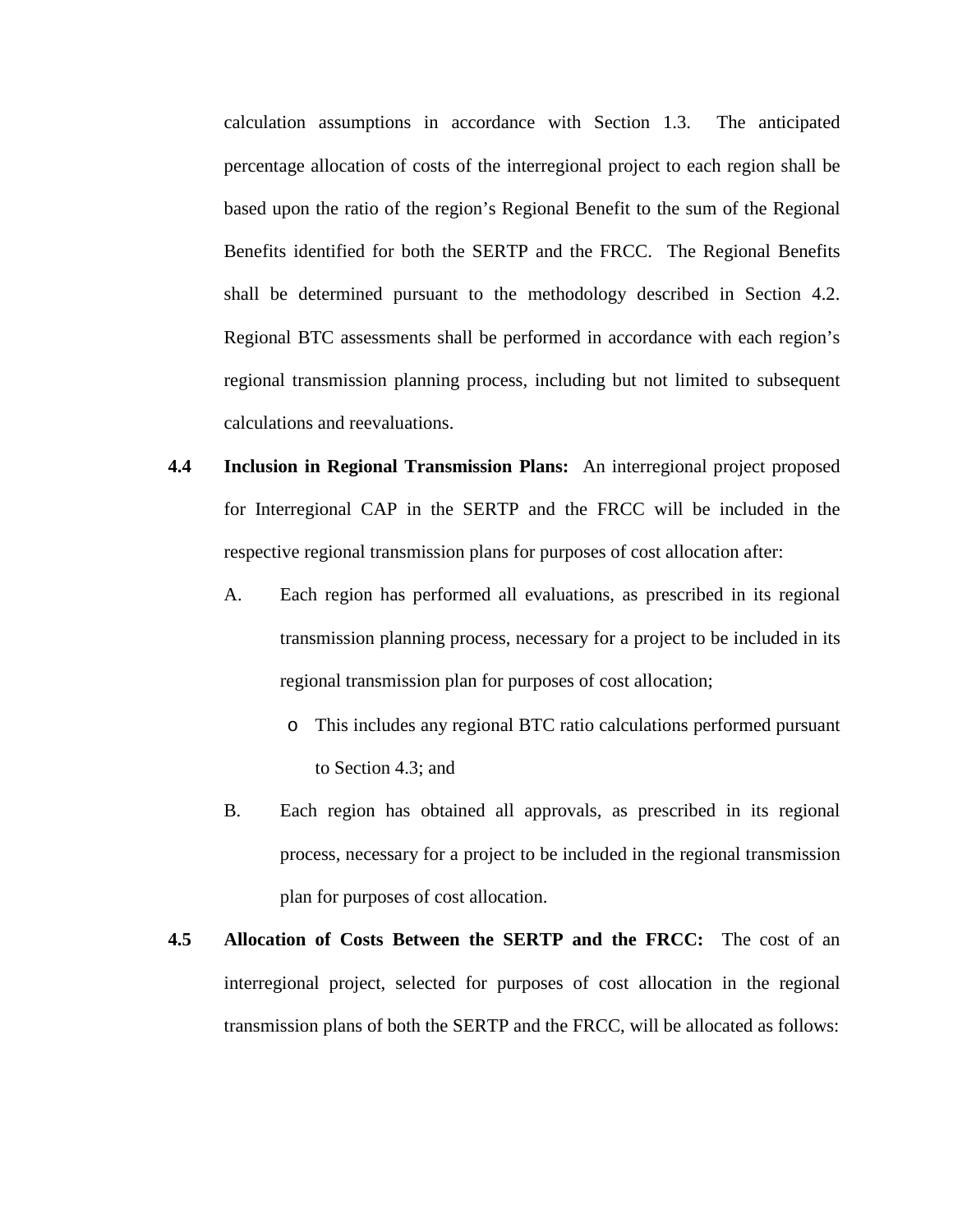- A. Each region will be allocated a portion of the interregional project's costs in proportion to such region's Regional Benefit to the sum of the Regional Benefits identified for both the SERTP and the FRCC.
	- o The Regional Benefits used for this determination shall be based upon the last Regional Benefit calculation performed - pursuant to the method described in Section 4.2. - before each region included the project in its regional transmission plan for purposes of cost allocation and as approved by each region.
- B. Costs allocated to each region shall be further allocated within each region pursuant to the cost allocation methodology contained in its regional transmission planning process.
- C. Should one region be willing to bear more costs of the interregional transmission project than those costs identified pursuant to the methodology described in Section 4.5.A, the regions may voluntarily agree, subject to applicable regional approvals, to an alternative cost sharing arrangement.
- **4.6 Removal from Regional Plans:** An interregional project may be removed from the SERTP's or the FRCC's regional transmission plan for purposes of cost allocation: (i) if the developer fails to meet developmental milestones; (ii) pursuant to the reevaluation procedures specified in the respective regional transmission planning processes; or (iii) if the project is removed from one of the region's regional transmission plans pursuant to the requirements of its regional transmission planning process.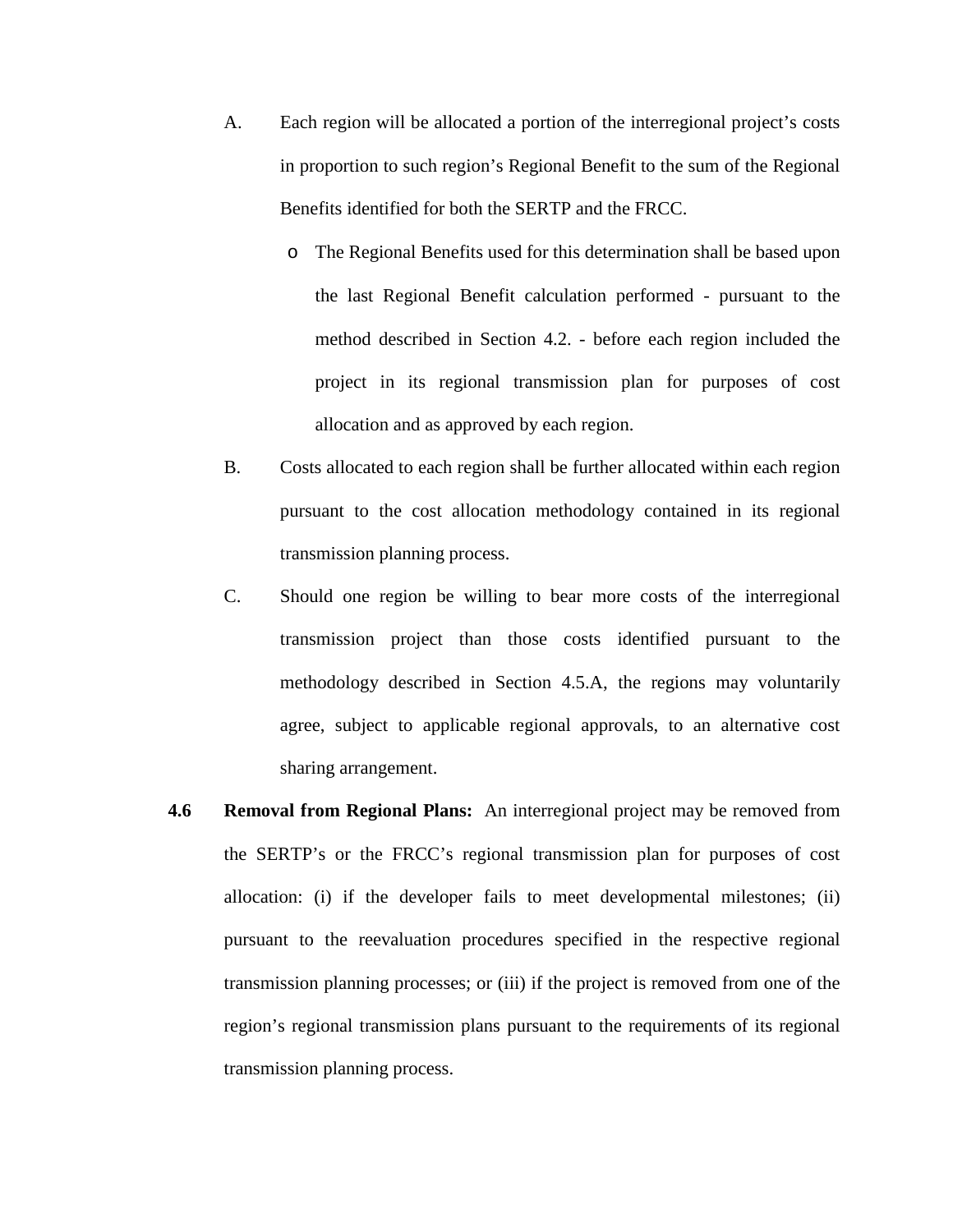A. The Transmission Owner shall notify the FRCC if an interregional project or a portion thereof is likely to be removed from its regional transmission plan.

## **5. Transparency**

- A. The Transmission Owner shall post procedures for coordination and joint evaluation on the Regional Planning website.
- B. Access to the data utilized will be made available through the Regional Planning website subject to the appropriate clearance, as applicable (such as CEII and confidential non-CEII). The Transmission Owner shall make available on the Regional Planning website links to where stakeholders can register (if applicable/available) for the stakeholder committee(s) or distribution list(s) of the FRCC.
- C. At the fourth quarter SERTP Summit, or as necessary due to current activity of proposed interregional transmission projects, the Transmission Owner will provide status updates of interregional activities including:
	- o Facilities to be evaluated;
	- o Analysis performed; and
	- o Determinations/results.
- D. Stakeholders will have an opportunity to provide input and feedback within the respective regional transmission planning processes of the SERTP and the FRCC related to interregional facilities identified, analysis performed, and any determination/results. Stakeholders may participate in either or both regions'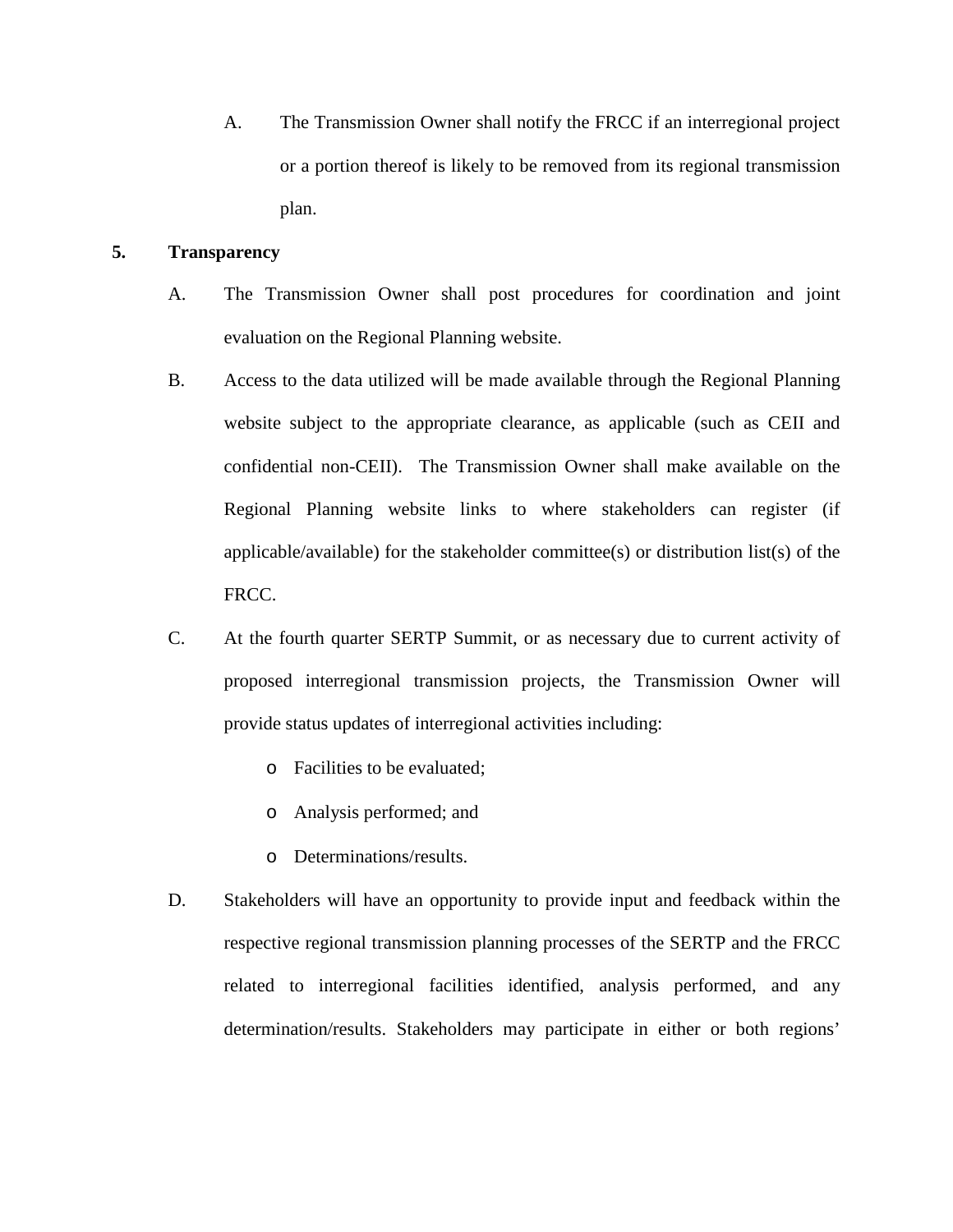regional transmission planning processes to provide their input and feedback regarding the interregional coordination between the SERTP and the FRCC.

E. The Transmission Owner will post, on the Regional Planning Website, a list of all interregional transmission projects that are proposed for potential selection in a regional transmission plan for purposes of cost allocation in both the SERTP and the FRCC that are found not to be eligible for consideration because they do not satisfy the regional project threshold criteria of one or both of the regions. The Transmission Owner will also post an explanation of the relevant thresholds the proposed interregional project(s) failed to satisfy.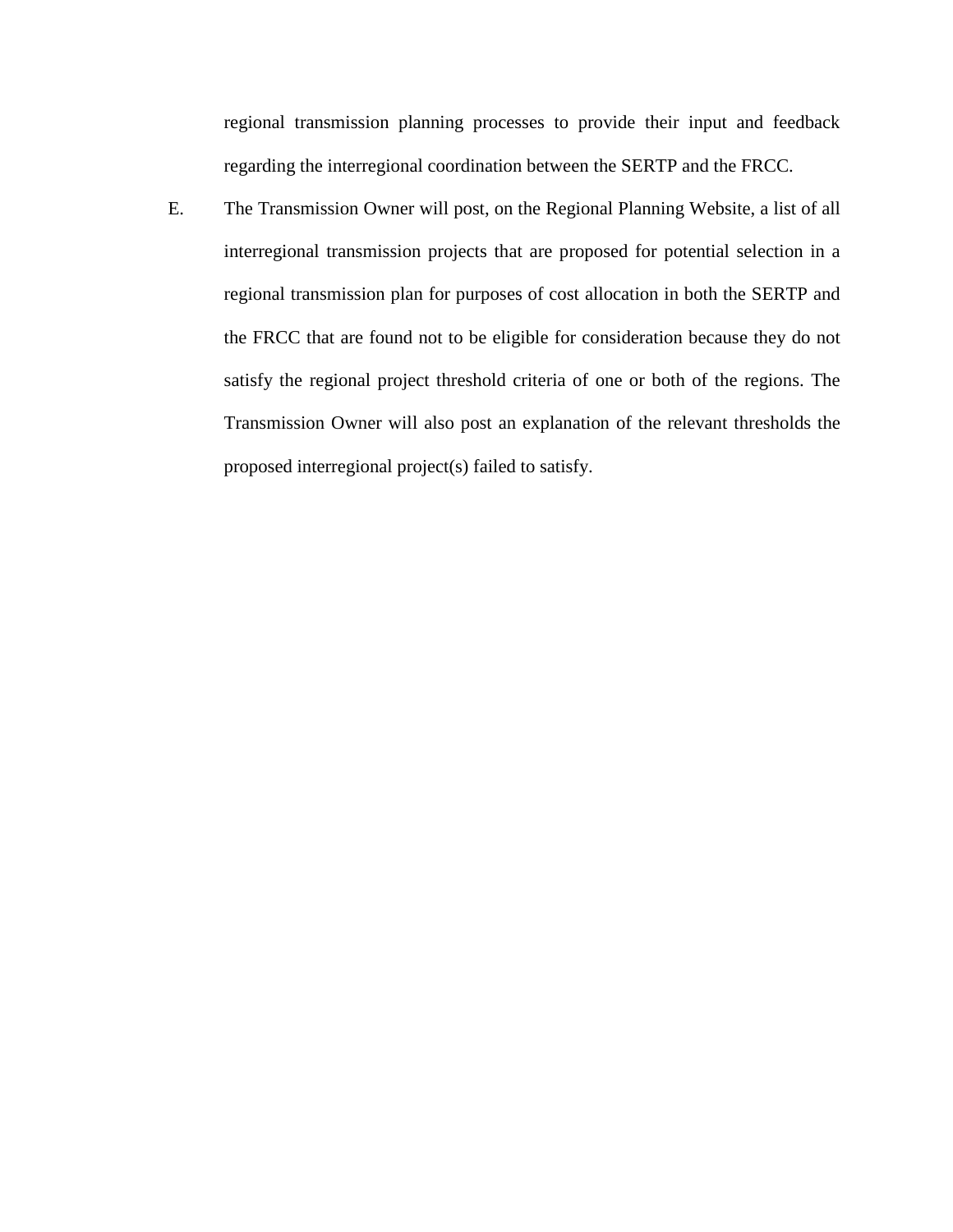# Southern Company Services, Inc.

# Exhibit K-4

Interregional Transmission Coordination Between the SERTP and FRCC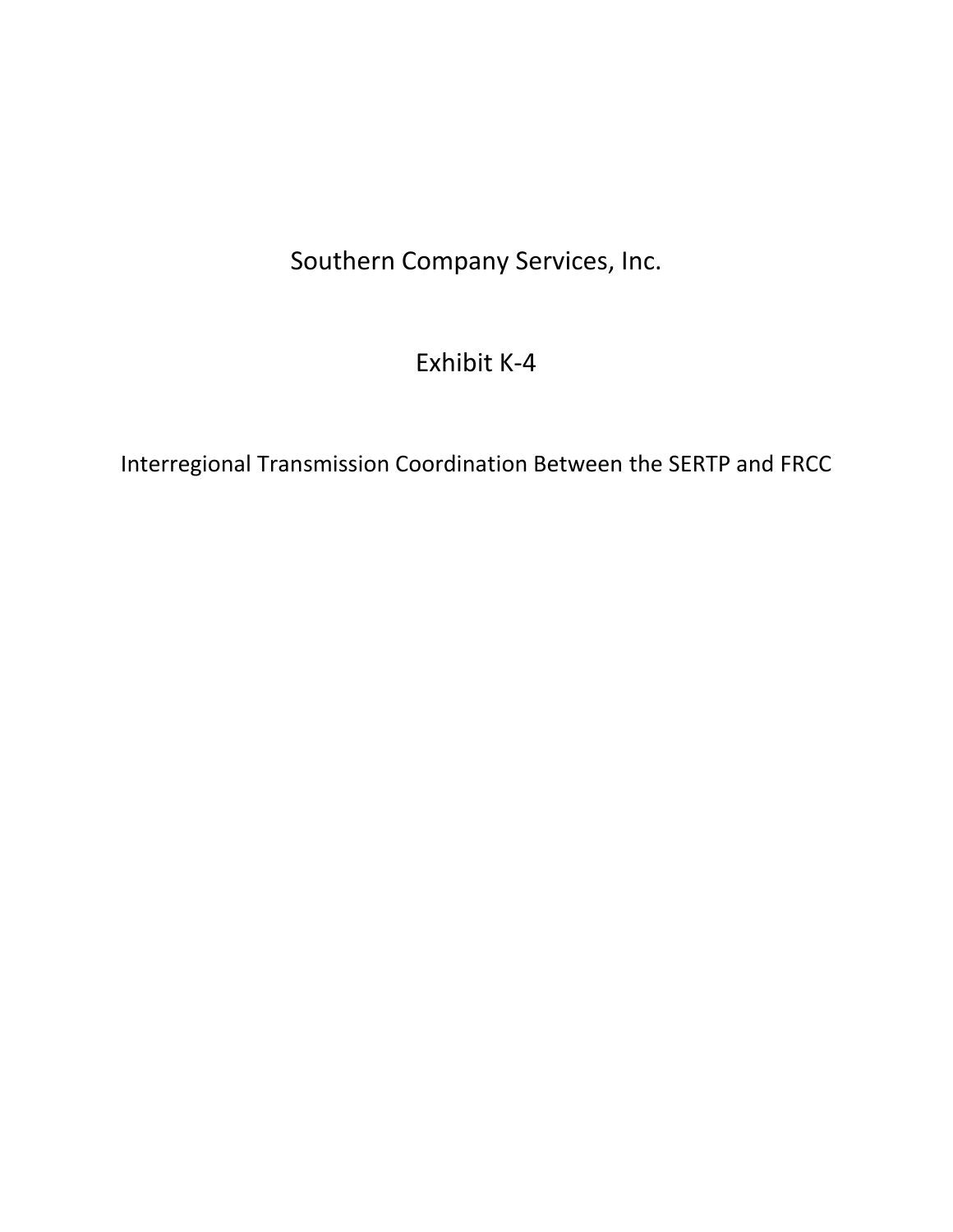### **EXHIBIT K-4**

#### **Interregional Transmission Coordination Between the SERTP and FRCC Regions**

The Transmission Provider, through its regional transmission planning process, coordinates with the Florida Reliability Coordinating Council region ("FRCC") to address transmission planning coordination issues related to interregional transmission facilities. The interregional transmission coordination procedures include a detailed description of the process for coordination between the public utility transmission providers in the SERTP and FRCC (i) with respect to an interregional transmission facility that is proposed to be located in both transmission planning regions and (ii) to identify possible interregional transmission facilities that could address transmission needs more efficiently or cost-effectively than transmission facilities included in the respective regional transmission plans. The interregional transmission coordination procedures are hereby provided in this Exhibit K-4 with additional materials provided on the Regional Planning website.

The Transmission Provider ensures that the following requirements are included in the interregional transmission coordination procedures:

- (1) A commitment to coordinate and share the results of the SERTP and FRCC regional transmission plans to identify possible interregional transmission projects that could address transmission needs more efficiently or cost-effectively than separate regional transmission facilities, as well as a procedure for doing so;
- (2) A formal procedure to identify and jointly evaluate transmission facilities that are proposed to be located in both transmission planning regions;
- (3) A duty to exchange, at least annually, planning data and information; and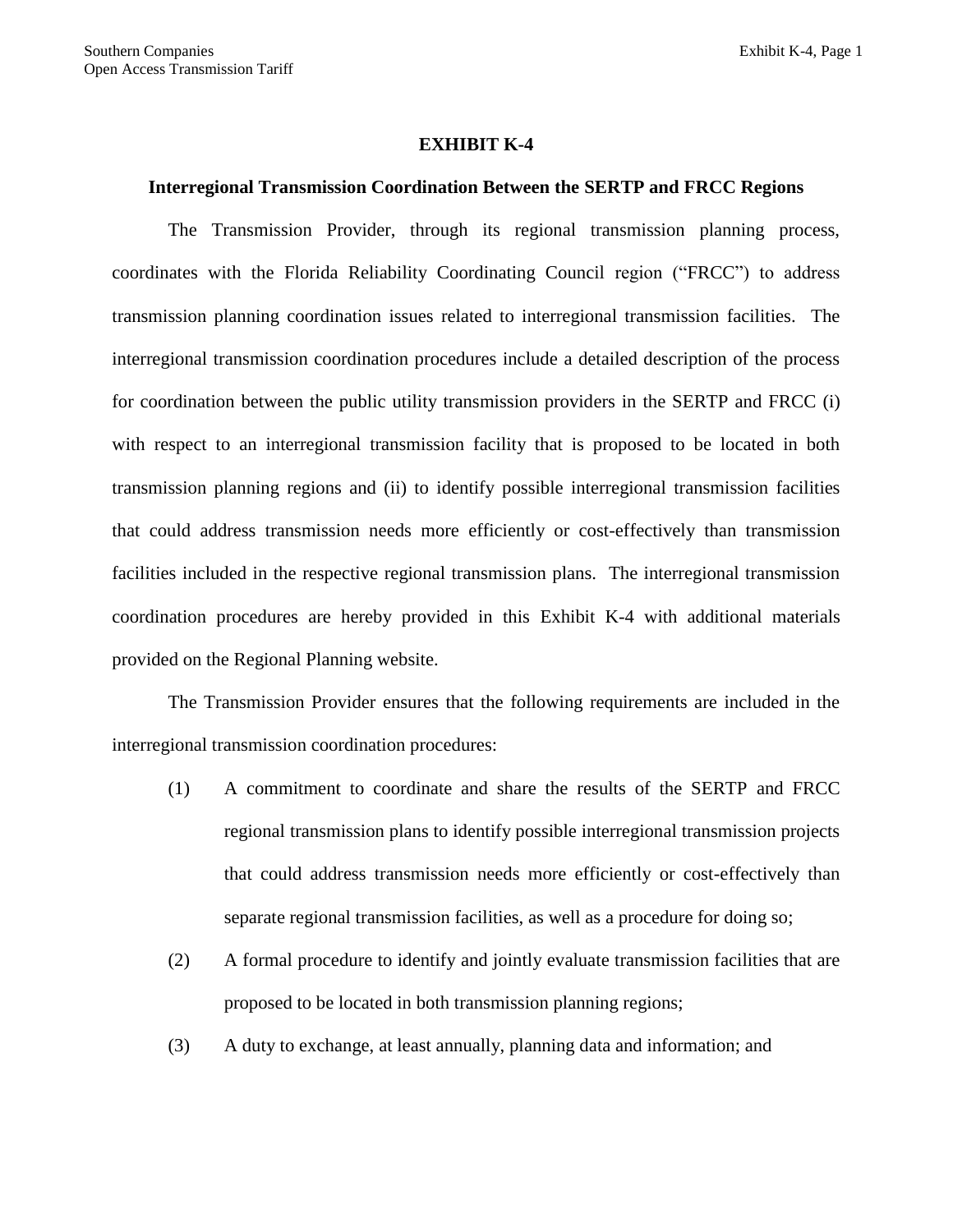(4) A commitment to maintain a website or e-mail list for the communication of information related to the coordinated planning process.

The Transmission Provider has worked with transmission providers located in the FRCC to develop a mutually agreeable method for allocating between the two transmission planning regions the costs of new interregional transmission facilities that are located within both transmission planning regions. Such cost allocation method satisfies the six interregional cost allocation principles set forth in Order No. 1000 and is included in this Exhibit K-4.

For purposes of this Exhibit K-4, the SERTP regional transmission planning process is the process described in Attachment K of this Tariff; the FRCC regional transmission planning process is the process described in the relevant Attachment Ks (or analog tariff sections) of the public utility transmission providers in the FRCC. References to the respective regional transmission planning processes in this Exhibit K-4 are intended to identify the activities described in those tariff provisions. Unless noted otherwise, Section references in this Exhibit K-4 refer to Sections within this Exhibit K-4.

## **INTERREGIONAL TRANSMISSION PLANNING PRINCIPLES**

Representatives of the SERTP and the FRCC will meet no less than once per year to facilitate the interregional coordination procedures described below (as applicable). Representatives of the SERTP and the FRCC may meet more frequently during the evaluation of project(s) proposed for purposes of interregional cost allocation between the SERTP and the FRCC.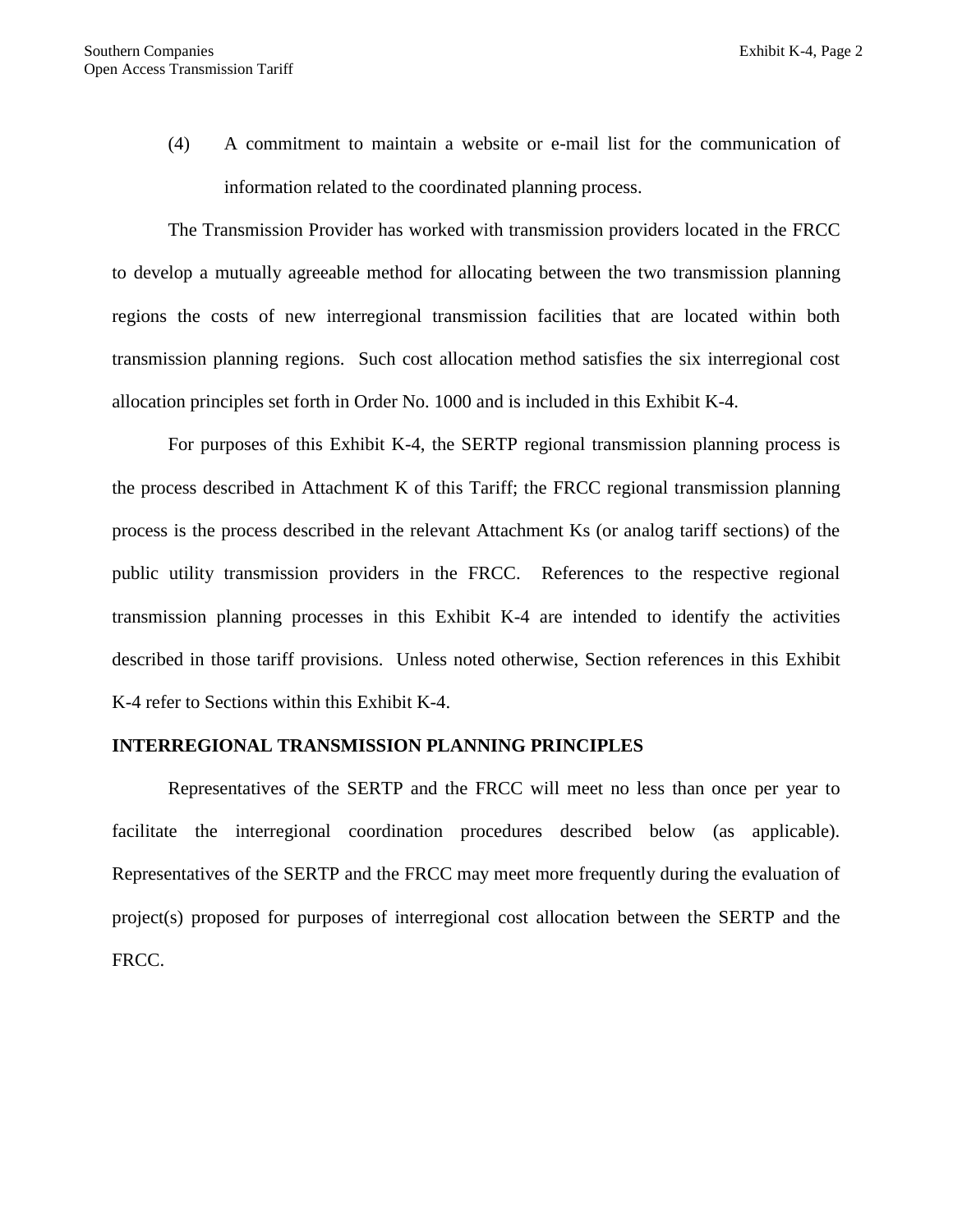## **1. Coordination**

- **1.1 Review of Respective Regional Plans:** Biennially, the Transmission Provider and the FRCC shall review each other's current regional plan(s) and engage in the data exchange and joint evaluation described in Sections 2 and 3.
- **1.2 Review of Proposed Interregional Projects:** The Transmission Provider and the FRCC will coordinate with regard to the evaluation of interregional transmission projects identified by the Transmission Provider and the FRCC as well as interregional transmission projects proposed for Interregional Cost Allocation Purposes ("Interregional CAP"), pursuant to Sections 3 and 4, below. Initial coordination activities regarding new interregional proposals will typically begin during the third calendar quarter. The Transmission Provider and the FRCC will typically exchange status updates for new interregional transmission project proposals or proposals currently under consideration every six (6) months, or as needed. These status updates will generally include, if applicable: (i) an update of the region's evaluation of the proposal; (ii) the latest calculation of Regional Benefits (as defined in Section 4.2); (iii) the anticipated timeline for future assessments; and (iv) reevaluations related to the proposal.
- **1.3 Coordination of Assumptions Used in Joint Evaluation:** The Transmission Provider and the FRCC will coordinate assumptions used in joint evaluations, as necessary, which includes items such as:
	- o Expected timelines/milestones associated with the joint evaluation;
	- o Study assumptions; and
	- o Regional benefit calculations.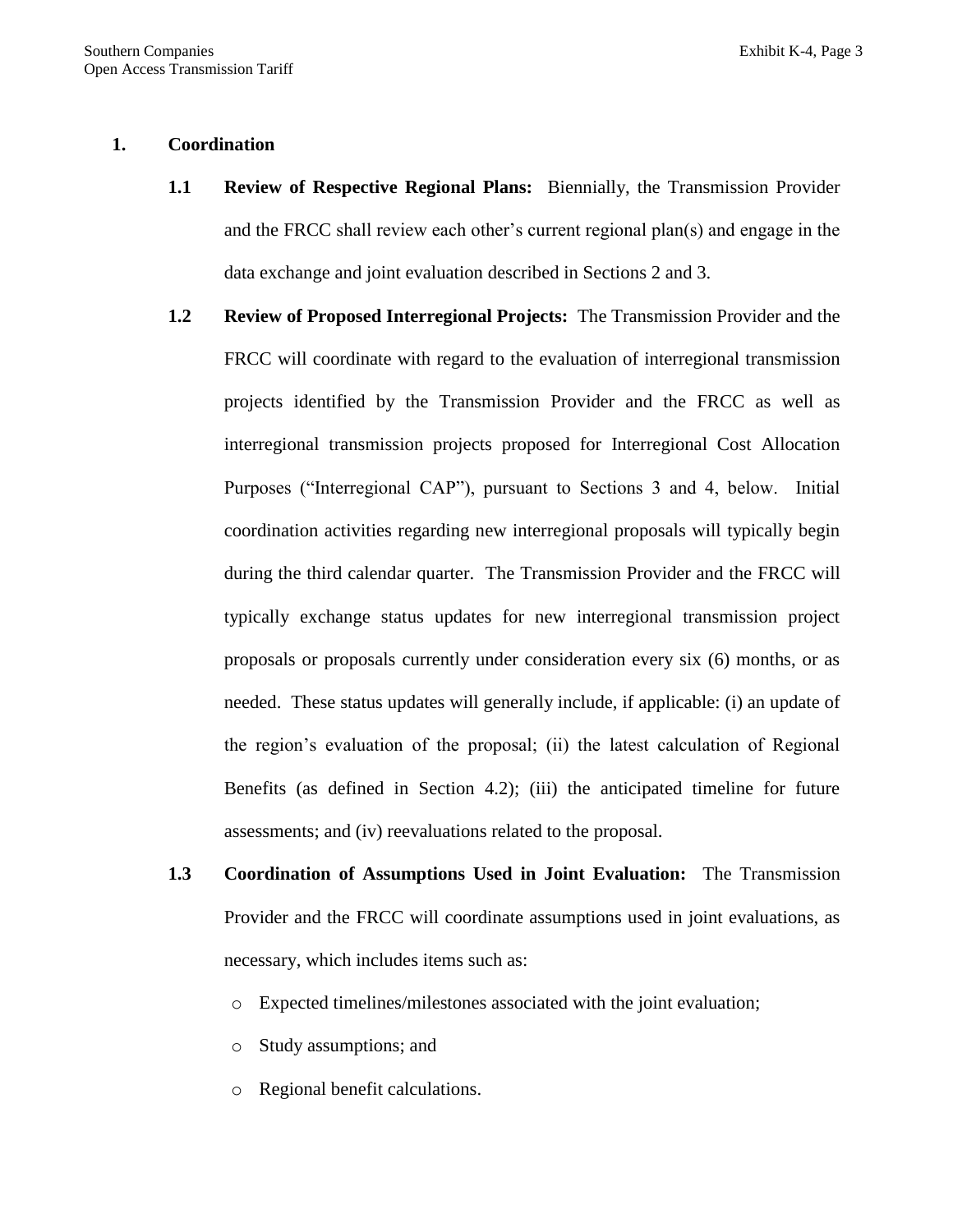### **2. Data Exchange**

- **2.1** At least annually, the Transmission Provider and the FRCC shall exchange power-flow models and associated data used in the regional transmission planning processes to develop their respective then-current regional transmission plan(s). This exchange will typically occur by the beginning of each region's transmission planning cycle. Additional transmission-based models and data may be exchanged between the Transmission Provider and the FRCC as necessary and if requested. For purposes of the interregional coordination activities outlined in this Exhibit K-4, only data and models used in the development of the Transmission Provider's and FRCC's then-current regional transmission plans and used in their respective regional transmission planning processes will be exchanged. This data will be posted on the pertinent regional transmission planning process' website, consistent with the posting requirements of the respective regional transmission planning processes, and is considered CEII. The Transmission Provider shall notify the FRCC of such posting.
- **2.2** The SERTP regional transmission plans will be posted on the Regional Planning website pursuant to the Transmission Provider's regional transmission planning process. The Transmission Provider will also notify the FRCC of such posting so the FRCC may retrieve these transmission plans. The FRCC will exchange its then-current regional plan(s) in a similar manner according to its regional transmission planning process.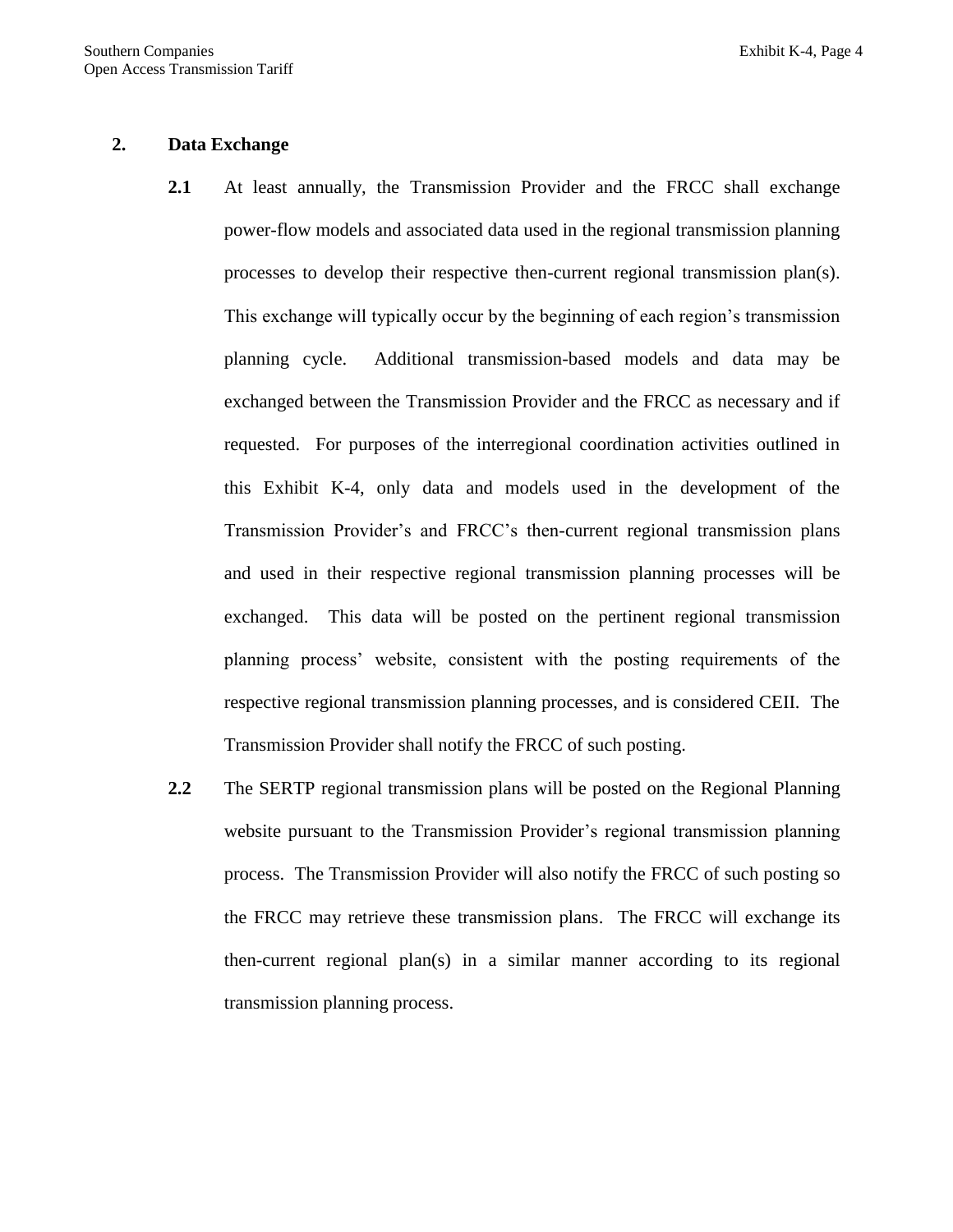### **3. Joint Evaluation**

- **3.1 Identification of Interregional Projects:** The Transmission Provider and the FRCC shall exchange planning models and data and current regional transmission plans as described in Section 2. The Transmission Provider and the FRCC will review one another's then-current regional plan(s) in accordance with the coordination procedures described in Section 1 and their respective regional transmission planning processes. If through this review, the Transmission Provider or the FRCC identify a potential interregional project that could be more efficient or cost effective than projects included in the respective regional plans, the Transmission Provider and the FRCC will jointly evaluate the potential project pursuant to Section 3.4.
- **3.2 Identification of Interregional Projects by Stakeholders:** Stakeholders may also propose projects that may be more efficient or cost-effective than projects included in the SERTP's and the FRCC's regional transmission plans pursuant to the procedures in each region's regional transmission planning processes. The Transmission Provider and the FRCC will evaluate interregional projects proposed by stakeholders pursuant to Section 3.4.
- **3.3 Identification of Interregional Projects by Developers**: Interregional transmission projects proposed for potential Interregional CAP must be submitted in both the SERTP and FRCC regional transmission planning processes. The project submittal must satisfy the requirements of Section 4.1. The submittal must identify the potential transmission project as interregional in scope and identify the SERTP and FRCC as regions in which the project is proposed to interconnect.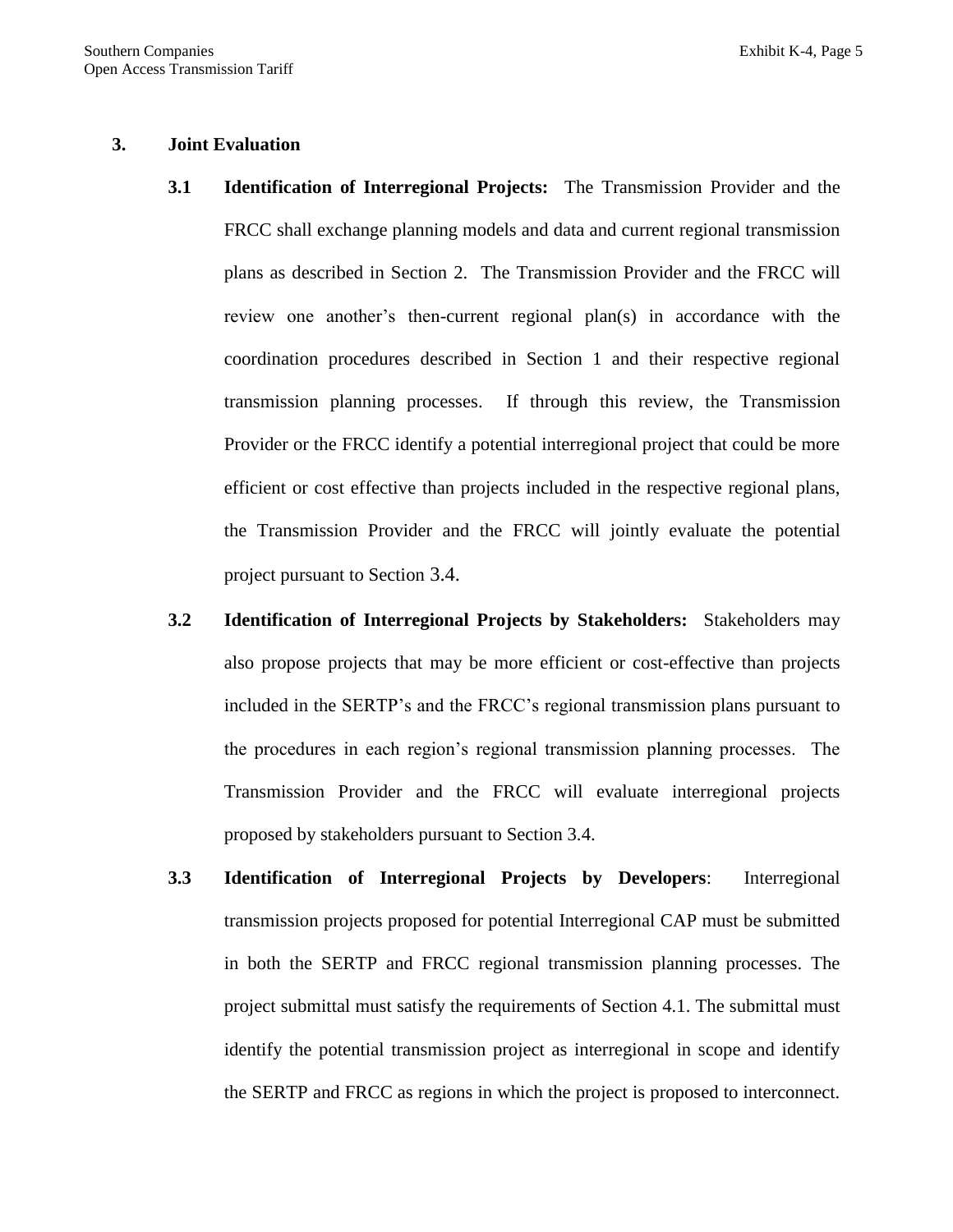The Transmission Provider will verify whether the submittal for the potential interregional transmission project satisfies all applicable requirements. Upon finding that the proposed interregional transmission project satisfies all such applicable requirements, the Transmission Provider will notify the FRCC. Once the potential project has been proposed through the regional transmission planning processes in both regions, and upon both regions so notifying one another that the project is eligible for consideration pursuant to their respective regional transmission planning processes, the Transmission Provider and the FRCC will jointly evaluate the proposed interregional projects pursuant to Sections 3 and 4.

**3.4 Evaluation of Interregional Projects:** The Transmission Provider and the FRCC shall act through their respective regional transmission planning processes to evaluate potential interregional transmission projects and to determine whether the inclusion of any potential interregional transmission projects in each region's regional transmission plan would be more efficient or cost-effective than projects included in their respective then-current regional transmission plans. Such analysis shall be consistent with accepted planning practices of the respective regions and the transmission study methodologies utilized to produce each region's respective regional transmission plan(s). The Transmission Provider will evaluate potential interregional transmission projects consistent with Section 6 and Section 11 of Attachment K. To the extent possible and as needed, assumptions and models will be coordinated between the Transmission Provider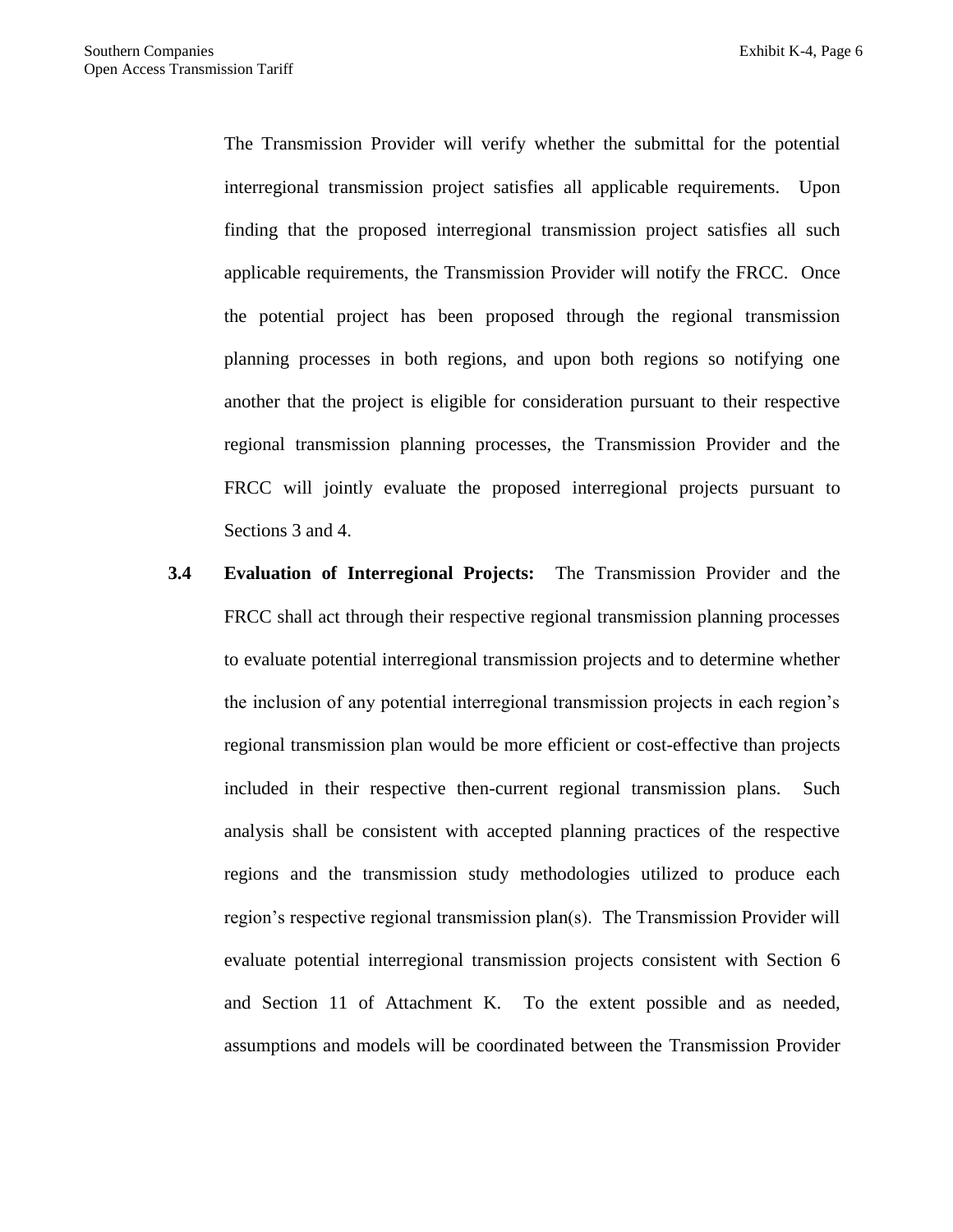and the FRCC as described in Section 1. Data shall be exchanged to facilitate this evaluation using the procedures described in Section 2.

- **3.5 Initial Evaluation of Interregional Projects Proposed for Interregional Cost Allocation Purposes:** If an interregional project is proposed in the SERTP and the FRCC for Interregional CAP, the initial evaluation of the project will typically begin during the third calendar quarter, with analysis conducted in the same manner as analysis of interregional projects identified pursuant to Sections 3.1 and 3.2. Projects proposed for Interregional CAP shall also be subject to the requirements of Section 4.
- **4. Cost Allocation:** If an interregional project is proposed for Interregional CAP in the SERTP and the FRCC, then the following methodology applies:
	- **4.1 Interregional Projects Proposed for Interregional Cost Allocation Purposes:** For a transmission project to be considered for Interregional CAP within the SERTP and the FRCC, the following criteria must be met:
		- A. The transmission project must be interregional in nature:
			- o Be located in both the SERTP and the FRCC regions;
			- o Interconnect to transmission facilities in both the SERTP and FRCC regions. The facilities to which the project is proposed to interconnect may be either existing transmission facilities or transmission projects included in the regional transmission plan that are currently under development; and
			- o Meet the threshold criteria for transmission projects potentially eligible to be included in the regional transmission plans for purposes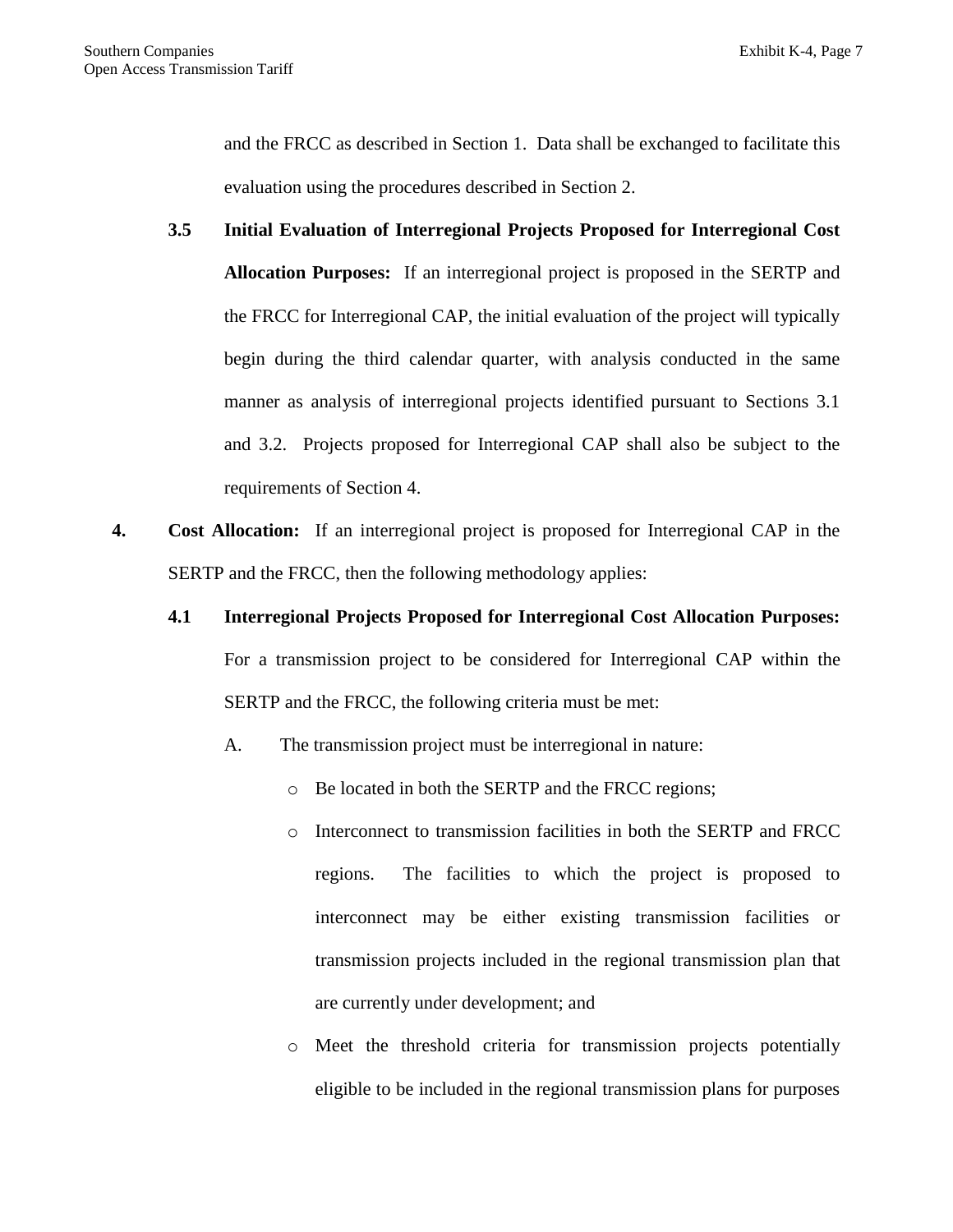of cost allocation in both the SERTP and the FRCC, pursuant to their respective regional transmission planning processes.

- B. On a case-by-case basis, the Transmission Provider and the FRCC will consider a transmission project that does not satisfy all of the criteria specified in Section 4.1.A but: (i) meets the threshold criteria for a project proposed to be included in the regional transmission plan for purposes of cost allocation in at least one of the two regions; (ii) would be located in both regions; and (iii) would be interconnected to transmission facilities in both the SERTP and FRCC regions. The facilities to which the project is proposed to interconnect may be either existing transmission facilities or transmission projects included in the regional transmission plan that are currently under development.
- C. The transmission project must be proposed for purposes of cost allocation in both the SERTP and the FRCC.
	- o Except for the case-by-case exception for project threshold criteria identified in Section 4.1.B, the transmission developer and project submittal must satisfy all criteria specified in the respective regional transmission processes.
	- o The proposal should be submitted in the timeframes outlined in the respective regional transmission planning processes.

## **4.2 Evaluation of Interregional Projects Proposed for Interregional Cost Allocation Purposes:** Interregional projects proposed for Interregional CAP in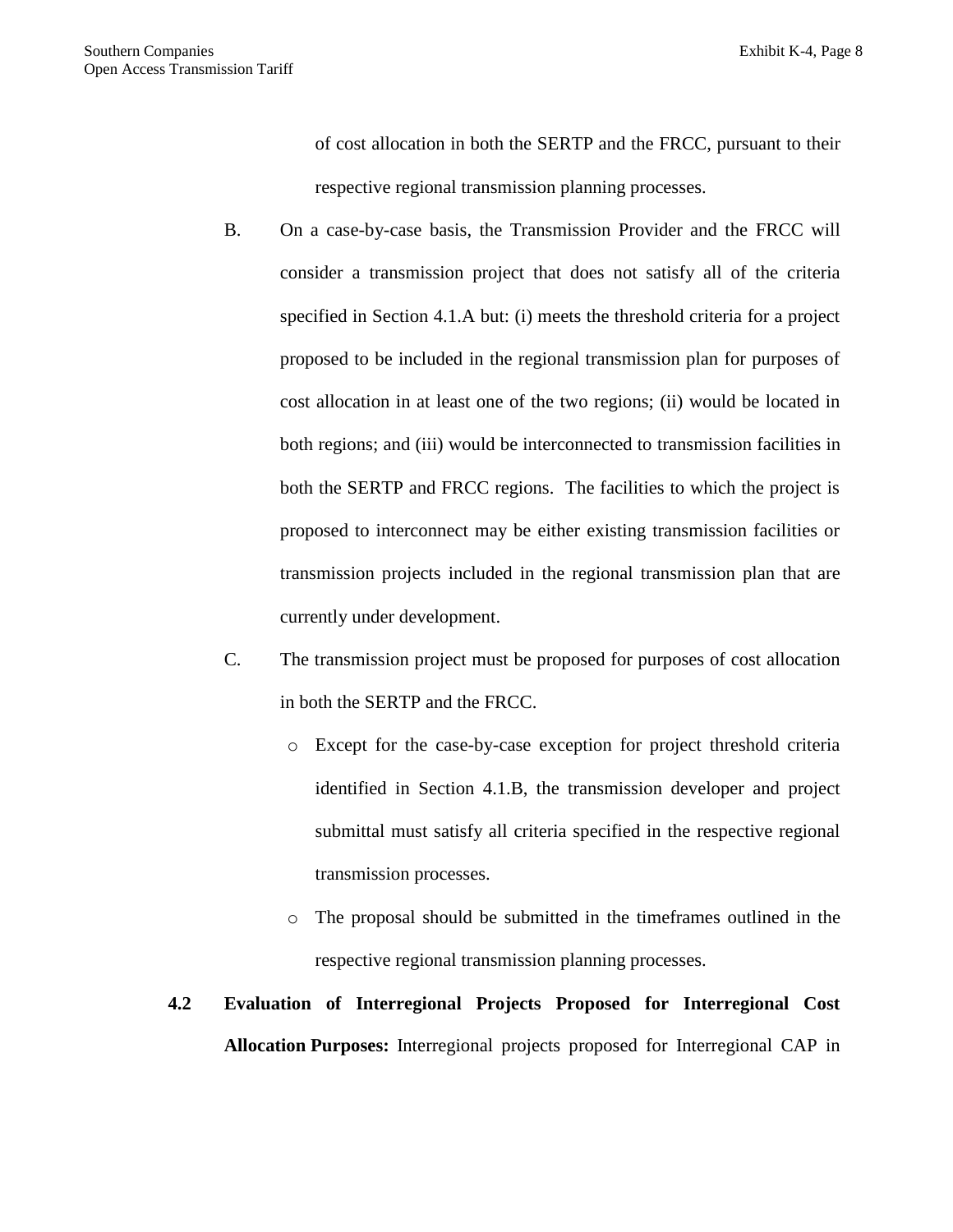the SERTP and the FRCC shall be evaluated within the respective regions as follows:

- A. Each region, acting through its regional transmission planning process, will evaluate proposals to determine whether the proposed project(s) addresses transmission needs that are currently being addressed with projects in its regional transmission plan and, if so, which projects in the regional transmission plan could be displaced by the proposed project(s).
- B. Based upon its evaluation, each region will quantify a Regional Benefit based upon the transmission costs that each region is projected to avoid due to its transmission project(s) being displaced by the proposal.
	- o For purposes of this Exhibit K-4, "Regional Benefit" means the total avoided costs of projects included in the then-current regional transmission plans that would be displaced if the proposed interregional transmission project was included. The Regional Benefit is not necessarily the same as the benefits used for purposes of *regional* cost allocation.
- **4.3. Calculation of Benefit to Cost Ratio:** Each region will calculate a regional benefit to cost ("BTC") ratio consistent with its regional process and compare the BTC ratio to its respective threshold to determine if the interregional project appears to be more efficient or cost effective than those projects included in its current regional transmission plan. Each region shall utilize the cost calculation(s) as defined in such region's regional transmission planning process (*e.g.*, the FRCC will compute the cost of the portion of the interregional project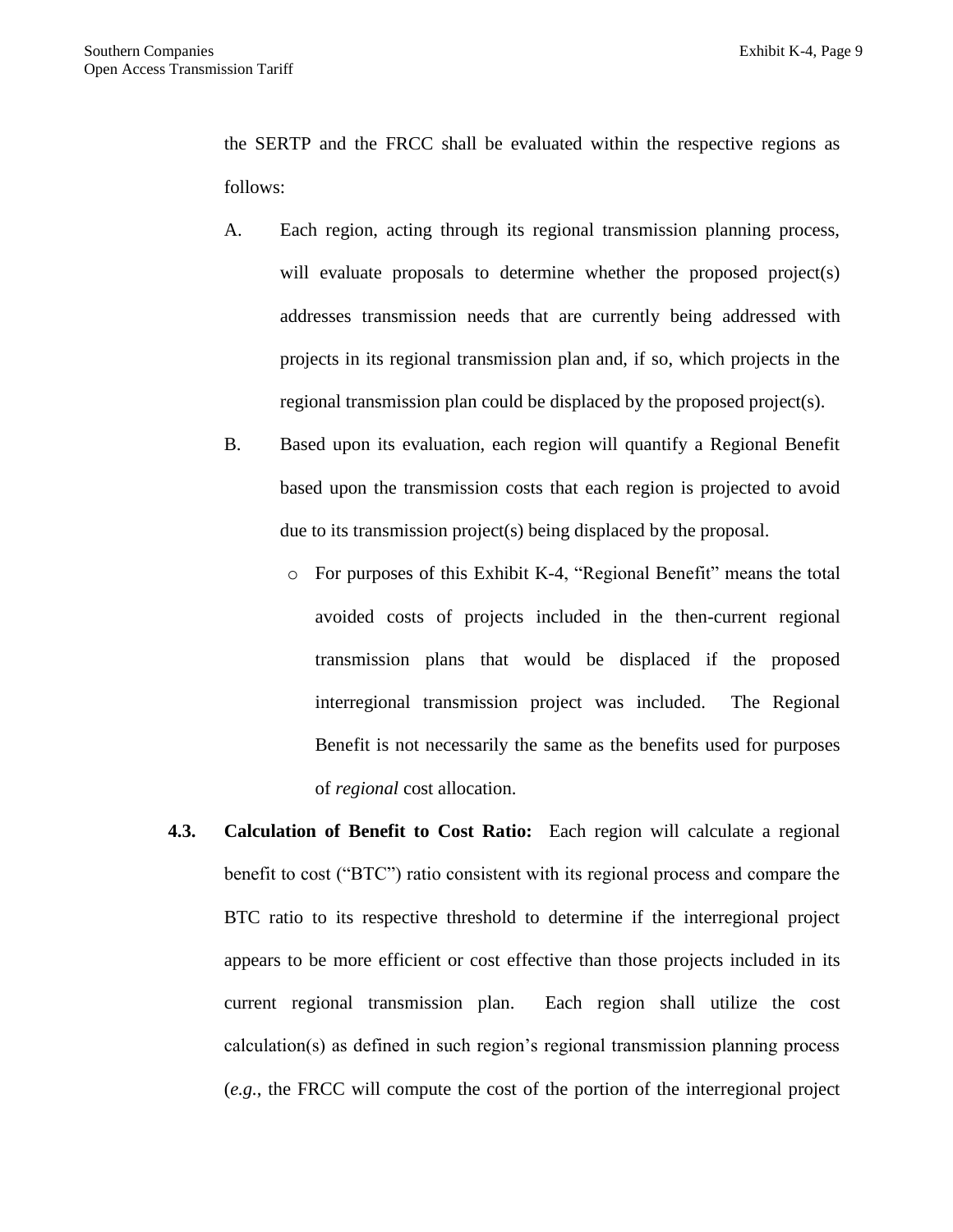that resides within the FRCC region in accordance with their regional process and the SERTP will do the same). The regions shall also coordinate such cost calculation assumptions in accordance with Section 1.3. The anticipated percentage allocation of costs of the interregional project to each region shall be based upon the ratio of the region's Regional Benefit to the sum of the Regional Benefits identified for both the SERTP and the FRCC. The Regional Benefits shall be determined pursuant to the methodology described in Section 4.2. Regional BTC assessments shall be performed in accordance with each region's regional transmission planning process, including but not limited to subsequent calculations and reevaluations.

- **4.4 Inclusion in Regional Transmission Plans:** An interregional project proposed for Interregional CAP in the SERTP and the FRCC will be included in the respective regional transmission plans for purposes of cost allocation after:
	- A. Each region has performed all evaluations, as prescribed in its regional transmission planning process, necessary for a project to be included in its regional transmission plan for purposes of cost allocation;
		- o This includes any regional BTC ratio calculations performed pursuant to Section 4.3; and
	- B. Each region has obtained all approvals, as prescribed in its regional process, necessary for a project to be included in the regional transmission plan for purposes of cost allocation.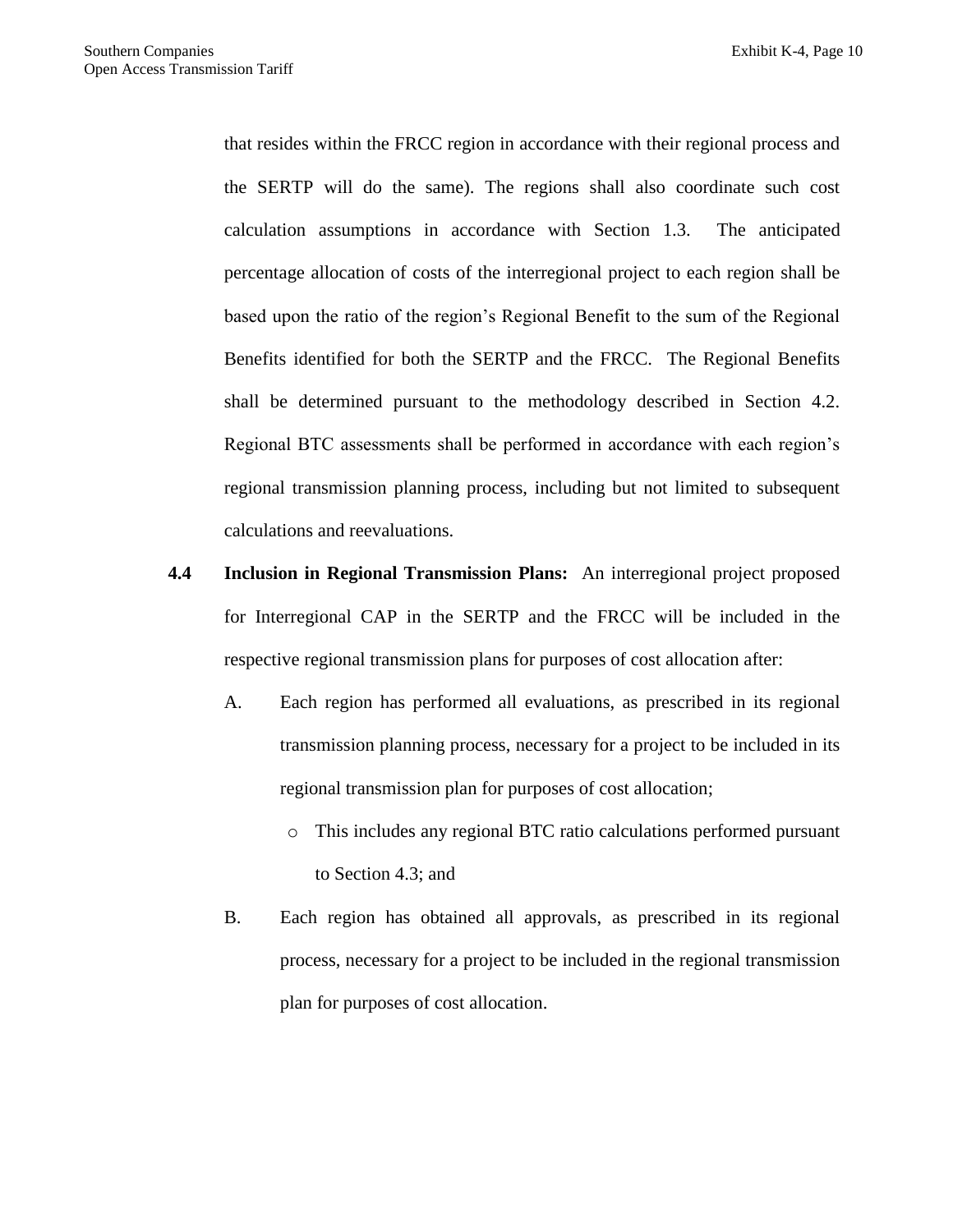- **4.5 Allocation of Costs Between the SERTP and the FRCC:** The cost of an interregional project, selected for purposes of cost allocation in the regional transmission plans of both the SERTP and the FRCC, will be allocated as follows:
	- A. Each region will be allocated a portion of the interregional project's costs in proportion to such region's Regional Benefit to the sum of the Regional Benefits identified for both the SERTP and the FRCC.
		- o The Regional Benefits used for this determination shall be based upon the last Regional Benefit calculation performed – pursuant to the method described in Section 4.2. – before each region included the project in its regional transmission plan for purposes of cost allocation and as approved by each region.
	- B. Costs allocated to each region shall be further allocated within each region pursuant to the cost allocation methodology contained in its regional transmission planning process.
	- C. Should one region be willing to bear more costs of the interregional transmission project than those costs identified pursuant to the methodology described in Section 4.5.A, the regions may voluntarily agree, subject to applicable regional approvals, to an alternative cost sharing arrangement.
- **4.6 Removal from Regional Plans:** An interregional project may be removed from the SERTP's or the FRCC's regional transmission plan for purposes of cost allocation: (i) if the developer fails to meet developmental milestones; (ii) pursuant to the reevaluation procedures specified in the respective regional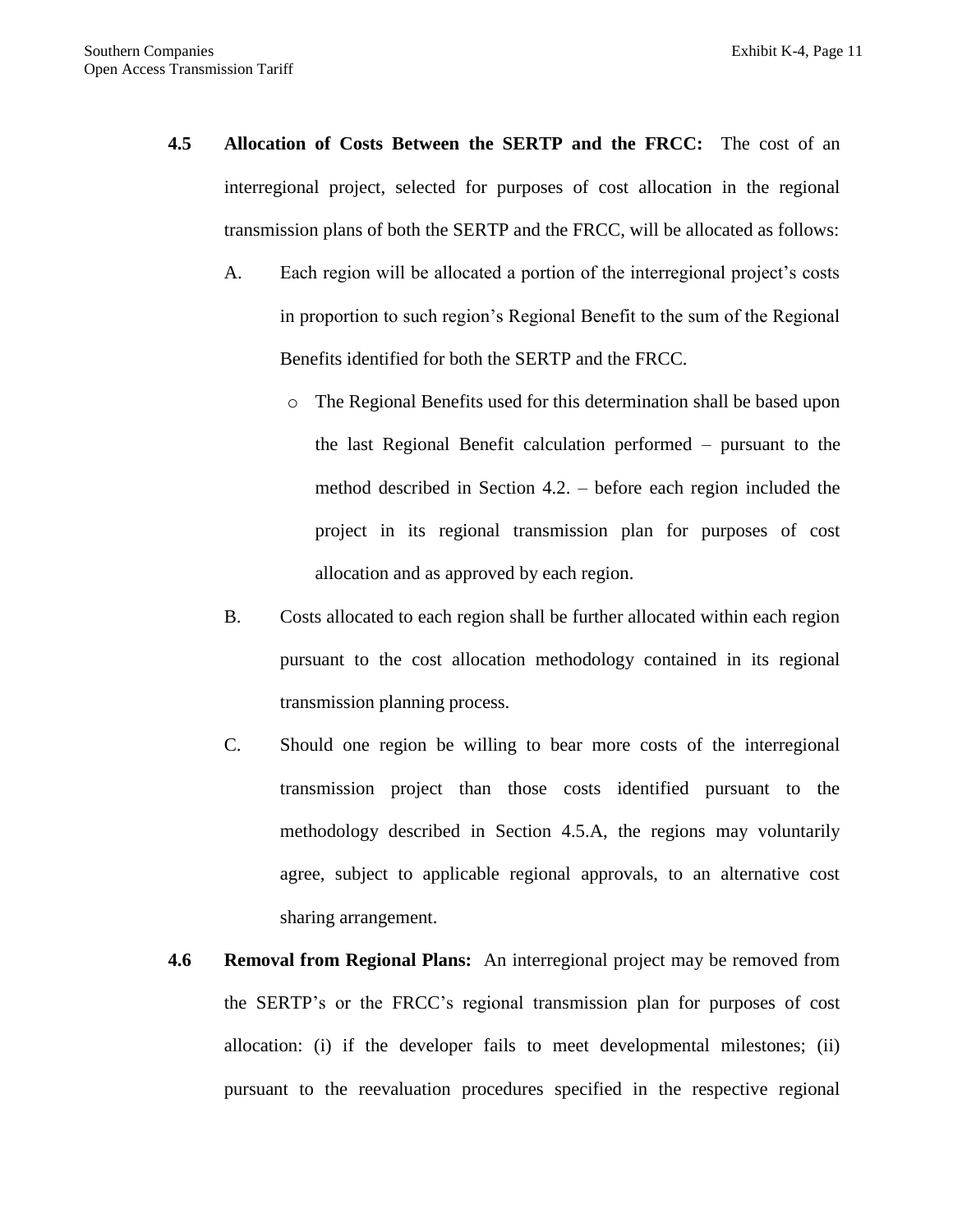transmission planning processes; or (iii) if the project is removed from one of the region's regional transmission plans pursuant to the requirements of its regional transmission planning process.

A. The Transmission Provider shall notify the FRCC if an interregional project or a portion thereof is likely to be removed from its regional transmission plan.

## **5. Transparency**

- A. The Transmission Provider shall post procedures for coordination and joint evaluation on the Regional Planning website.
- B. Access to the data utilized will be made available through the Regional Planning website subject to the appropriate clearance, as applicable (such as CEII and confidential non-CEII). The Transmission Provider shall make available on the Regional Planning website links to where stakeholders can register (if applicable/available) for the stakeholder committee(s) or distribution list(s) of the FRCC.
- C. At the fourth quarter SERTP Summit, or as necessary due to current activity of proposed interregional transmission projects, the Transmission Provider will provide status updates of interregional activities including:
	- o Facilities to be evaluated;
	- o Analysis performed; and
	- o Determinations/results.
- D. Stakeholders will have an opportunity to provide input and feedback within the respective regional transmission planning processes of the SERTP and the FRCC